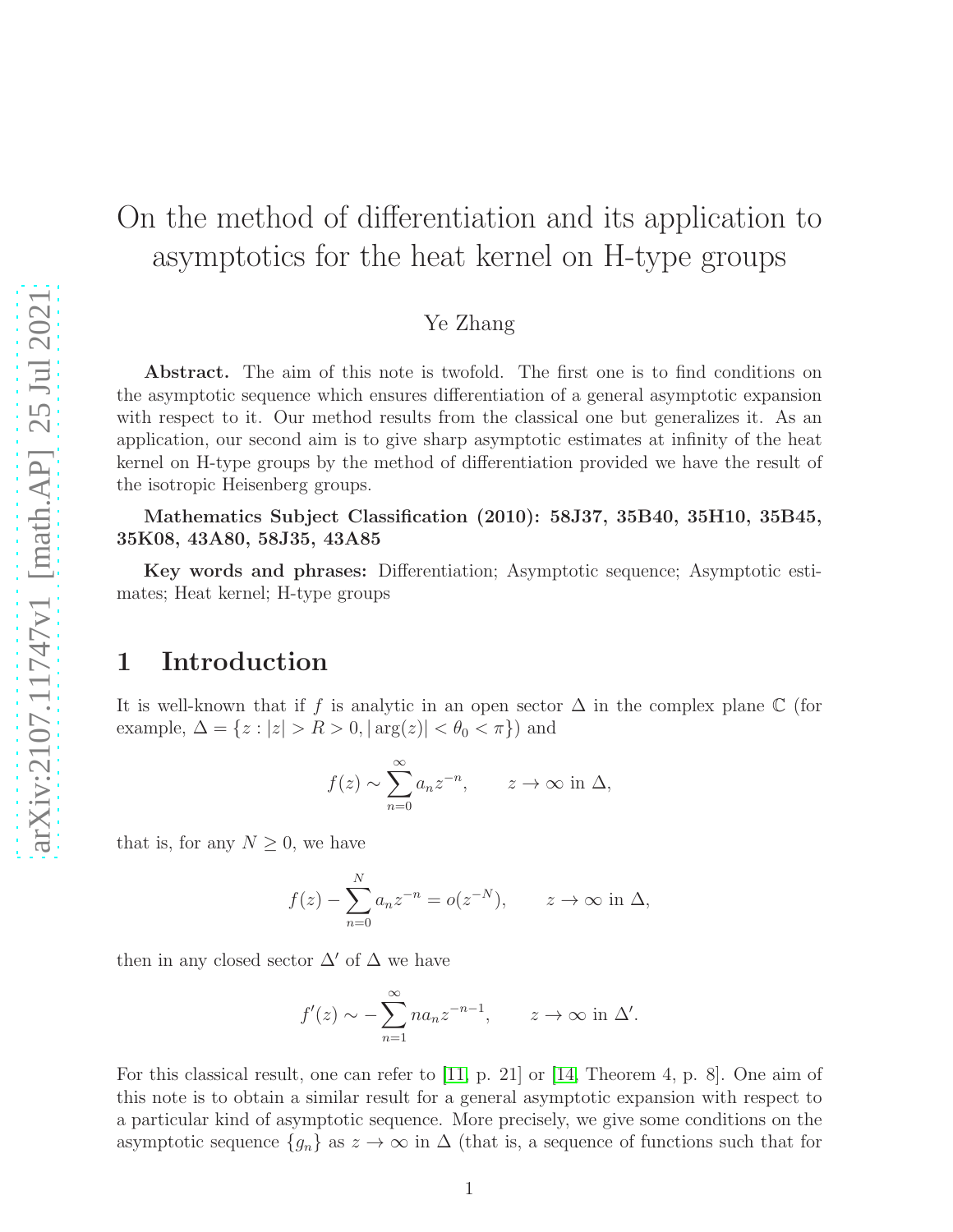any  $n \geq 0$  we have  $g_{n+1} = o(g_n)$  as  $z \to \infty$  in  $\Delta$ ) such that if f and  $f_n$  are analytic in  $\Delta$ and

$$
f(z) \sim \sum_{n=0}^{\infty} f_n(z)
$$
,  $\{g_n\}$ ,  $z \to \infty$  in  $\Delta$ ,

that is, for any  $N \geq 0$  we have

$$
f(z) - \sum_{n=0}^{N} f_n(z) = o(g_N(z)), \qquad z \to \infty \text{ in } \Delta,
$$

then in some closed sector  $\Delta'$  of  $\Delta$  we have  $\{g'_n\}$  is an asymptotic sequence as  $z \to \infty$  in  $\Delta'$  and

$$
f'(z) \sim \sum_{n=0}^{\infty} f'_n(z), \qquad \{g'_n\}, \qquad z \to \infty \text{ in } \Delta'.
$$

For the rest of this note we show an application of the method of differentiation to the asymptotic behaviour at infinity of the heat kernel on H-type groups provided we have the corresponding result of the isotropic Heisenberg groups. Asymptotic estimates at infinity of the heat kernel on H-type groups have been studied well in the last decades. For example, in [\[3\]](#page-15-0), Eldredge provides precise upper and lower bounds of the heat kernel on H-type groups and in [\[9\]](#page-15-1), Li provides asymptotic estimates at infinity of the heat kernel on H-type groups.

As a result, gradient bound estimates of the heat semigroup, that is,

$$
|\nabla_{\mathcal{H}} e^{h\Delta_{\mathcal{H}}} f|(g) \leq K e^{h\Delta_{\mathcal{H}}} \left( |\nabla_{\mathcal{H}} f| \right)(g), \quad \forall h > 0, g \in \mathcal{H}, f \in C_0^{\infty}(\mathcal{H}), \tag{1.1}
$$

where  $\nabla_H$  and  $e^{h\Delta_H}$  denote the horizontal gradient and the heat semigroup associated with the canonical sub-Laplacian  $\Delta_H$  of the H-type group H respectively, are obtained in [\[6\]](#page-15-2) and [\[4\]](#page-15-3) independently.

Moreover, in [\[1\]](#page-15-4), Bruno and Calzi give asymptotic estimates at infinity of all radial partial derivatives of the heat kernel on H-type groups.

The paper is organized as follows. In Section [2](#page-1-0) we prove the validity of differentiation of a general asymptotic expansion with respect to a particular kind of asymptotic sequence. A couple of examples are given in Section [3.](#page-4-0) After a review of H-type groups in Section [4,](#page-6-0) we give a direct application of the method of differentiation to a special case of asymptotics for the heat kernel on H-type groups in Section [5.](#page-8-0) For the general case, we present the theorem and make some preparations in Section [6.](#page-9-0) The proof of the theorem will be carried out in Section [7.](#page-10-0) In Section [8,](#page-12-0) we give the proof of our main lemma, which completes the proof in Section [7.](#page-10-0)

### <span id="page-1-0"></span>2 Main results

Without loss of generality, we can assume  $\Delta = \{z : |z| > R > 0, |\arg(z)| < \theta_0 < \pi\}.$  We begin with the definition of a class of analytic functions on  $\Delta$ .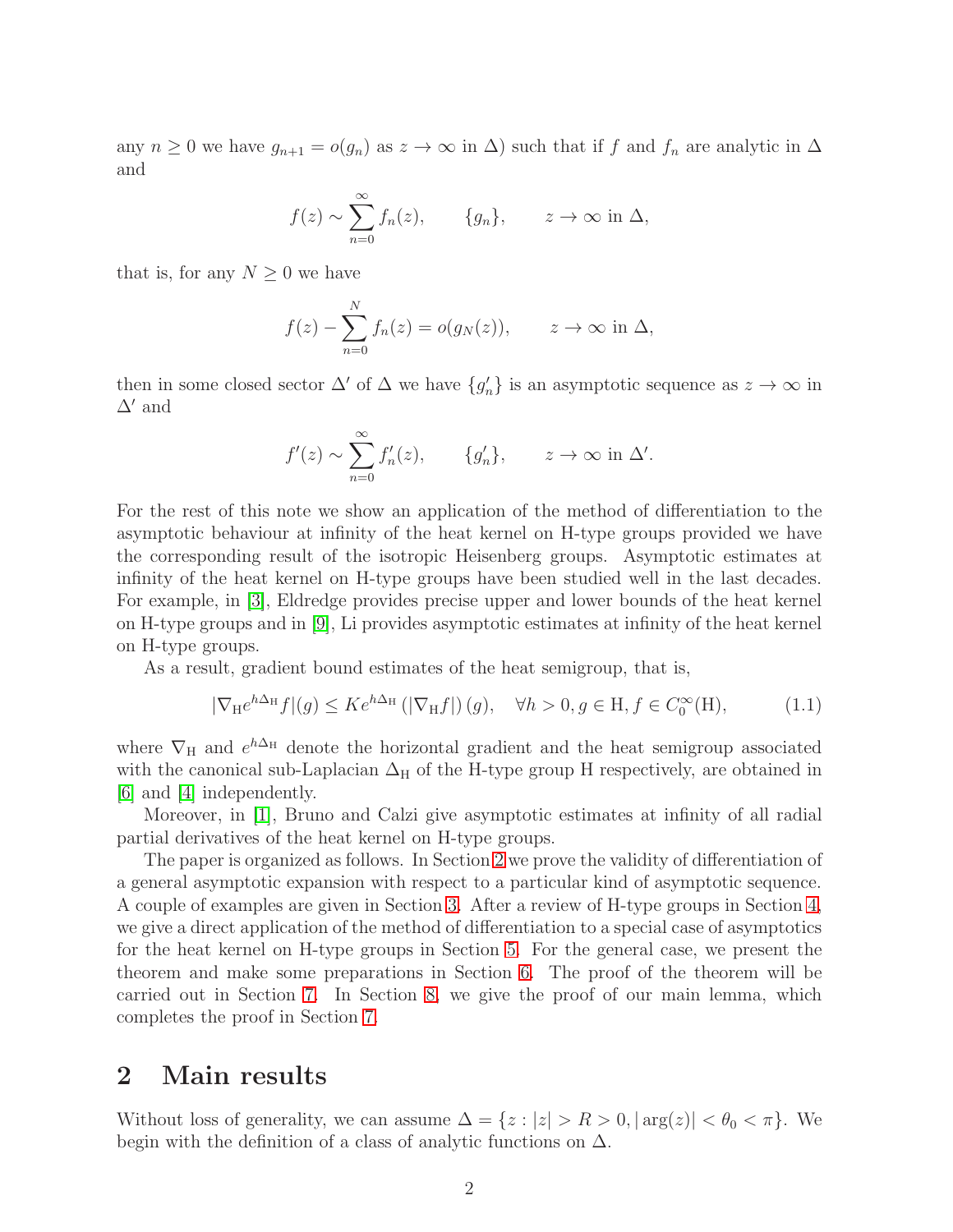**Definition 1** For given  $\theta_1 \in (0, \theta_0)$ , let  $\Delta' = \Delta \cap \{z : |\arg(z)| \leq \theta_1\}$ . A good test function *on* ∆′ *is an analytic function* g *on* ∆ *which satisfies the following condition: there exist two constants*  $C > 0$  *and*  $R_1 > R$  *such that*  $\forall z \in \Delta' \cap \{z : |z| \ge R_1\}$ *, there exists a constant*  $R(z) \in \left(0, \frac{1}{2}\right)$  $\left[\frac{1}{2}|z|\right]$  satisfying  $C_z = \{\xi : |\xi - z| = R(z)\} \subset \Delta$  and

<span id="page-2-0"></span>
$$
\int_{C_z} \frac{|g(\xi)|}{|\xi - z|^2} |d\xi| \le C|g'(z)|.
$$
\n(2.1)

*The class of good test functions on*  $\Delta'$  *is denoted by*  $GTF(\theta_0, \theta_1, R)$ *.* 

<span id="page-2-1"></span>For the property of good test functions on  $\Delta'$ , we introduce the following lemma.

**Lemma 1** *If*  $g \in GTF(\theta_0, \theta_1, R)$  *and f is an analytic function on*  $\Delta$  *satisfying* 

$$
f(z) \sim g(z), \qquad z \to \infty \text{ in } \Delta,
$$

*that is,*

$$
\lim_{z \to \infty, z \in \Delta} \frac{f(z)}{g(z)} = 1,
$$

*then we have*

$$
f'(z) \sim g'(z), \qquad z \to \infty \text{ in } \Delta'.
$$

**Proof.** For any given  $\epsilon > 0$ , there is a constant  $R_0 > R$  such that

$$
|f(z) - g(z)| < \epsilon |g(z)|, \qquad \forall z \in \Delta, |z| \ge R_0.
$$

From our assumption, there are constants  $C > 0$  and  $R_1 > R$  such that  $\forall z \in \Delta' \cap \{z :$  $|z| \ge R_1$ , there is a constant  $R(z) \in (0, \frac{1}{2})$  $\frac{1}{2}|z|$  satisfying  $C_z = \{\xi : |\xi - z| = R(z)\} \subset \Delta$ and [\(2.1\)](#page-2-0). Let  $R' = \max(2R_0, R_1)$ , and then for any  $z \in \Delta' \cap \{z : |z| \ge R'\}$ , we have  $C_z \subset \Delta \cap \{z : |z| \ge R_0\}$  by the choice of R' and  $R(z)$ . By Cauchy's integral formula, for any  $z \in \Delta' \cap \{z : |z| \ge R'\},\$ 

$$
|f'(z) - g'(z)| = \left| \frac{1}{2\pi i} \int_{C_z} \frac{f(\xi) - g(\xi)}{(\xi - z)^2} d\xi \right|
$$
  

$$
\leq \frac{1}{2\pi} \int_{C_z} \frac{|f(\xi) - g(\xi)|}{|\xi - z|^2} |d\xi|
$$
  

$$
\leq \frac{\epsilon}{2\pi} \int_{C_z} \frac{|g(\xi)|}{|\xi - z|^2} |d\xi| \leq \frac{C\epsilon}{2\pi} |g'(z)|,
$$

which finishes our proof.  $\Box$ 

<span id="page-2-2"></span>In particular, we obtain the following corollary, which is crucial in the proof our main theorem.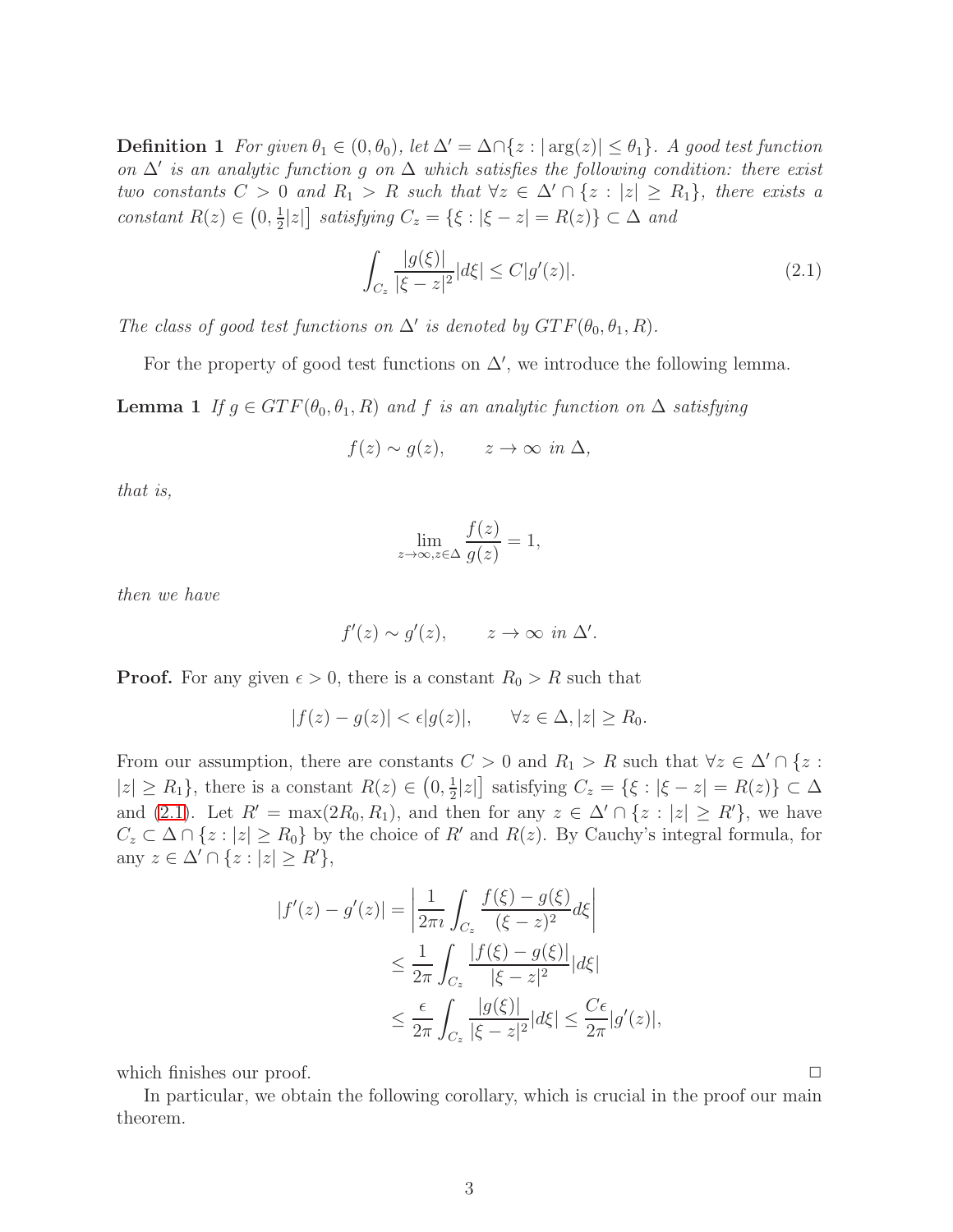Corollary 1 *If*  $g \in GTF(\theta_0, \theta_1, R)$  and f *is an analytic function on*  $\Delta$  *satisfying* 

 $f(z) = o(g(z)), \quad z \to \infty \text{ in } \Delta,$ 

*then we have*

$$
f'(z) = o(g'(z)), \qquad z \to \infty \text{ in } \Delta'.
$$

Proof. Notice that our assumption and result are equivalent to

$$
f(z) + g(z) \sim g(z)
$$
,  $z \to \infty$  in  $\Delta$ ,

and

$$
f'(z) + g'(z) \sim g'(z), \qquad z \to \infty \text{ in } \Delta',
$$

respectively. Then the corollary follows from Lemma [1.](#page-2-1)  $\Box$ 

Analogous to the proof of Lemma [1,](#page-2-1) we can also obtain a counterpart of Corollary [1.](#page-2-2) Corollary 2 *If*  $g \in GTF(\theta_0, \theta_1, R)$  *and* f *is an analytic function on*  $\Delta$  *satisfying* 

$$
f(z) = O(g(z)), \qquad z \to \infty \text{ in } \Delta,
$$

*then we have*

$$
f'(z) = O(g'(z)), \qquad z \to \infty \text{ in } \Delta'.
$$

Before we state our main theorem, we introduce the definition of good asymptotic sequences.

**Definition 2** For given  $\theta_1 \in (0, \theta_0)$  and  $\Delta' = \Delta \cap \{z : |\arg(z)| \leq \theta_1\}$ , a good asymptotic *sequence on*  $\Delta'$  *is an asymptotic sequence*  $\{g_n\}$  *as*  $z \to \infty$  *in*  $\Delta$  *(that is, a sequence of functions such that for any*  $n \geq 0$  *we have*  $g_{n+1} = o(g_n)$  *as*  $z \to \infty$  *in*  $\Delta$ *) such that for any*  $n, g_n \in GTF(\theta_0, \theta_1, R)$ *. In other words, each*  $g_n$  *is a good test function on*  $\Delta'$ *. The class of good asymptotic sequences on*  $\Delta'$  *is denoted by*  $GAS(\theta_0, \theta_1, R)$ *.* 

<span id="page-3-0"></span>The reason why we call an asymptotic sequence as  $z \to \infty$  in  $\Delta$  a good asymptotic sequence on  $\Delta'$  can be answered by the following theorem.

**Theorem 1** If  $\{g_n\} \in GAS(\theta_0, \theta_1, R)$ , then  $\{g'_n\}$  is an asymptotic sequence as  $z \to \infty$  in  $\Delta'$ *. Furthermore, if* f *and*  $f_n$  *are analytic in*  $\Delta$  *such that* 

$$
f(z) \sim \sum_{n=0}^{\infty} f_n(z)
$$
,  $\{g_n\}$ ,  $z \to \infty$  in  $\Delta$ ,

*then*

$$
f'(z) \sim \sum_{n=0}^{\infty} f'_n(z), \qquad \{g'_n\}, \qquad z \to \infty \text{ in } \Delta'.
$$

**Proof.** This theorem follows directly from Corollary [1.](#page-2-2) For example, for any  $n$  we have  $g_{n+1}(z) = o(g_n(z))$  as  $z \to \infty$  in  $\Delta$ . Then from Corollary [1](#page-2-2) we have  $g'_{n+1}(z) = o(g'_n(z))$  as  $z \to \infty$  in  $\Delta'$ , which proves the first part of the theorem. The second part of the theorem follows similarly.  $\Box$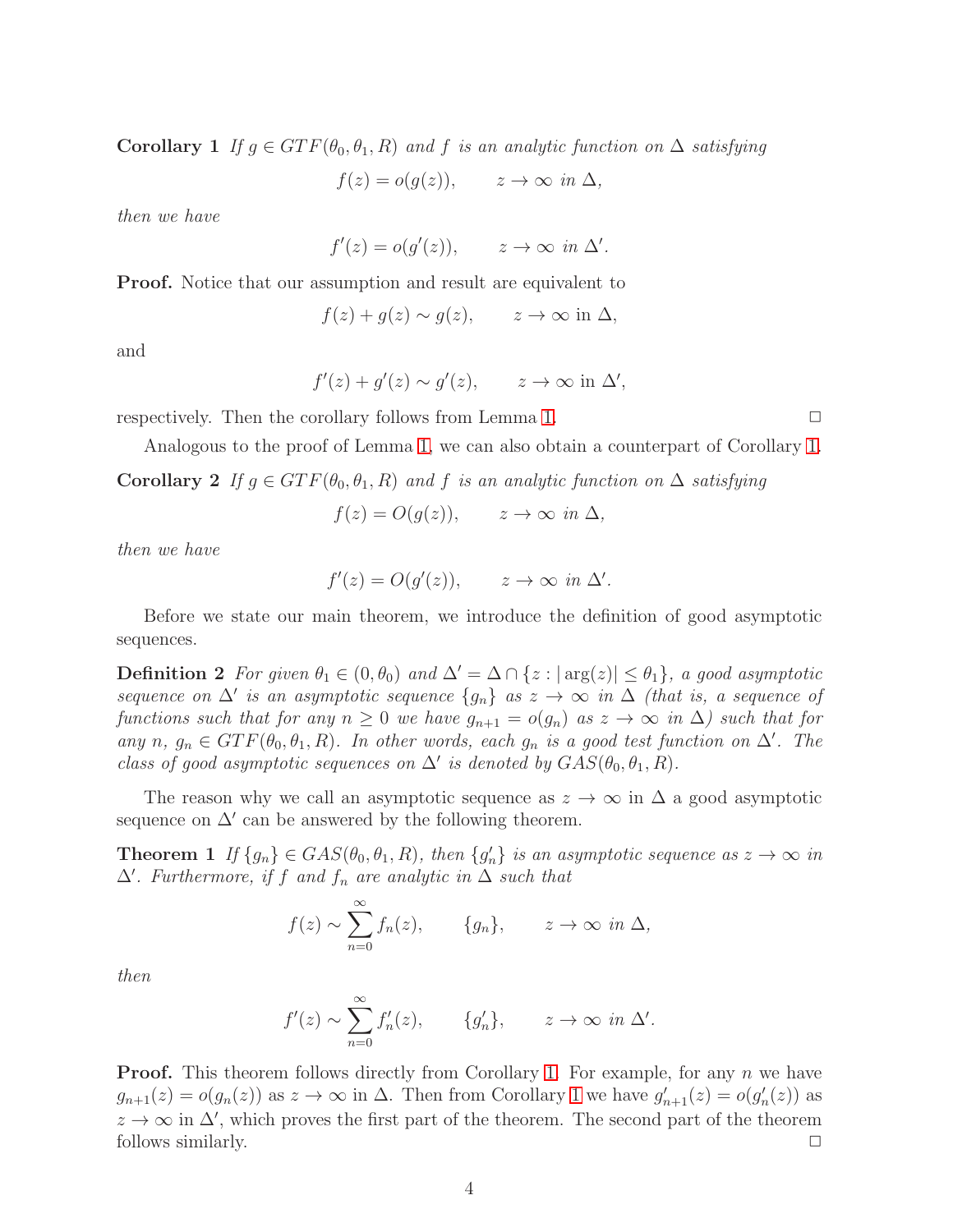### <span id="page-4-0"></span>3 Examples

So far we have worked in the abstract frame and we give some examples in this section. We first fix some notation.

**Definition 3** Suppose f and g are two real-valued functions. The notation  $f \leq g$  means *that there exists a constant*  $C > 0$  *such that*  $f \leq Cg$ *. Furthermore, we use the notation*  $f \approx g$  if  $f \lesssim g$  and  $g \lesssim f$ .

<span id="page-4-1"></span>We give a sufficient condition which ensures a analytic function on  $\Delta$  to be a good test function on  $\Delta'$ .

**Lemma 2** *For given*  $\theta_1 \in (0, \theta_0)$  *and*  $\Delta' = \Delta \cap \{z : |\arg(z)| \leq \theta_1\}$ *, if an analytic function* g on  $\Delta$  *satisfies the following condition: there exist two constants*  $C > 0$  *and*  $R_1 > R$ *such that*  $\forall z \in \Delta' \cap \{z : |z| \ge R_1\}$ , *there exists a constant*  $R(z) \in (0, \frac{1}{2})$  $\frac{1}{2}|z|$  *satisfying*  $C_z = \{\xi : |\xi - z| = R(z)\} \subset \Delta$  *and* 

$$
\frac{|g(\xi)|}{R(z)} \le \frac{C}{2\pi} |g'(z)|, \qquad \forall \xi \in C_z,
$$
\n(3.1)

*then*  $g \in GTF(\theta_0, \theta_1, R)$ *. Conversely, if*  $g \in GTF(\theta_0, \theta_1, R)$ *, there exist two constants*  $C > 0$  and  $R_1 > R$  such that  $\forall z \in \Delta' \cap \{z : |z| \ge R_1\}$  we have

$$
|g(z)| \le \frac{C}{4\pi} |zg'(z)|. \tag{3.2}
$$

<span id="page-4-2"></span>**Example 1** *For any*  $0 < \theta_1 < \theta_0 < \pi$ ,  $R > 0$ ,  $\alpha \in \mathbb{C} \setminus \{0\}$  *and*  $\beta \in \mathbb{C}$  *fixed, we have*  $z^{\alpha} \log^{\beta} z \in GTF(\theta_0, \theta_1, R)$ .

**Proof.** Set  $R_1 = \max(3R, e^{10})$  and  $R(z) = \frac{1}{2}\sin(\theta_0 - \theta_1)|z|$  for  $z \in \Delta' \cap \{z : |z| \ge R_1\}$ . Then for any  $z \in \Delta' \cap \{z : |z| \ge R_1\}$  and  $\xi \in C_z$  we have  $C_z \subset \Delta$  and  $R(z) \approx |z| \approx |\xi|$ . As a result, for any  $z \in \Delta' \cap \{z : |z| \ge R_1\}$  and  $\xi \in C_z$ , we have

$$
|g(\xi)| \approx |\xi|^{\Re \alpha} |\log \xi|^{\Re \beta} \approx |z|^{\Re \alpha} |\log z|^{\Re \beta} \approx R(z) |(z^{\alpha} \log^{\beta} z)'|,
$$

where  $\Re w$  denotes the real part of a complex number w. Then the assertion follows from the first part of Lemma 2. the first part of Lemma [2.](#page-4-1)

**Remark 1** *From this example we deduce that for all*  $\theta_0$ ,  $\theta_1$  *and* R *we have*  $\{z^{-n}\}\in$  $GAS(\theta_0, \theta_1, R)$ *. Then Theorem [1](#page-3-0) is a generalization of the classical result.* 

<span id="page-4-3"></span>**Example 2** For any  $0 < \theta_1 < \theta_0 < \pi$ ,  $R > 0$ ,  $\alpha \in \mathbb{C}$ ,  $\beta \in \mathbb{C} \setminus \{0\}$  and  $\Re \gamma > 0$  fixed, we *have*  $z^{\alpha}e^{\beta z^{\gamma}} \in GTF(\theta_0, \theta_1, R)$ *.* 

**Proof.** We first pick  $R_1 \ge \max(3R, e^{10}) > 0$  large enough such that  $\frac{1}{2} \sin(\theta_1 - \theta_0) R_1^{\Re\gamma} \ge 1$ . For  $z \in \Delta' \cap \{z : |z| \ge R_1\}$ , we set  $R(z) = |z|^{1-\Re\gamma} \le \frac{1}{2}$  $\frac{1}{2}|z|\sin(\theta_0-\theta_1)$ . Then for any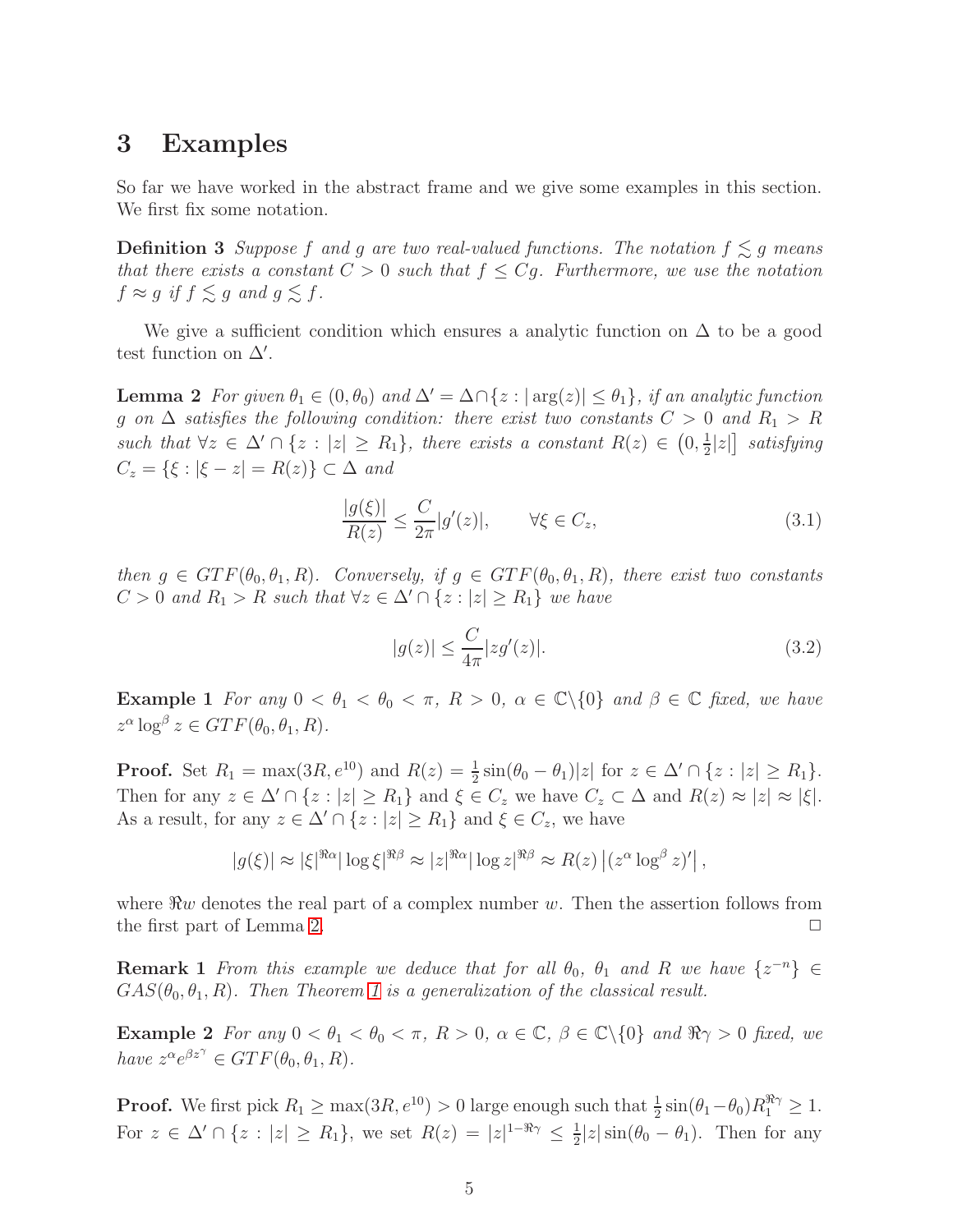$z \in \Delta' \cap \{z : |z| \ge R_1\}$  and  $\xi \in C_z$ , we have  $C_z \subset \Delta$  and  $|\xi| \approx |z|$ . Observe that for any  $z \in \Delta' \cap \{z : |z| \ge R_1\}$  and  $\xi \in C_z$ ,

$$
\xi^{\gamma} = (z + (\xi - z))^{\gamma} = z^{\gamma} \left( 1 + \frac{\xi - z}{z} \right)^{\gamma} = z^{\gamma} \left( 1 + O\left(\frac{\xi - z}{z}\right) \right) = z^{\gamma} + O(1).
$$

As a result,

$$
|g(\xi)| \approx |\xi|^{\Re \alpha} |e^{\beta z^{\gamma}}| |e^{O(1)}| \approx |z|^{\Re \alpha} |e^{\beta z^{\gamma}}| \approx R(z) |(z^{\alpha} e^{\beta z^{\gamma}})'|.
$$

Then the assertion follows from the first part of Lemma [2.](#page-4-1)

**Example 3** *For any*  $\theta_0$ ,  $\theta_1$  *and* R,  $\log z \notin GTF(\theta_0, \theta_1, R)$ *.* 

**Proof.** If for some  $\theta_0$ ,  $\theta_1$  and R,  $\log z \in GTF(\theta_0, \theta_1, R)$ , then from the second part of Lemma [2](#page-4-1) we have  $|\log z| \lesssim 1$  for z real and large enough, which is a contradiction.  $\Box$ 

**Remark 2** *Furthermore, Lemma* [1](#page-2-1) *is not valid for*  $\log z$ *, that is, if*  $f(z) \sim \log z$  *as*  $z \to \infty$  in  $\Delta$  for some analytic function f, then  $f'(z) \nsim \frac{1}{z}$  $\frac{1}{z}$  *as*  $z$  → ∞ *in*  $\Delta'$ *. For example,*  $\log z + \sin(\log z) \sim \log z \text{ as } z \to \infty \text{ in } \Delta \text{ but } \frac{1}{z} + \frac{\cos(\log z)}{z} \sim \frac{1}{z}$  $\frac{1}{z}$  fails even on the real line. *However, if*  $f(z) \sim \log z$  *as*  $z \to \infty$  *in*  $\Delta$ *, then*  $zf(z) \sim z \log z$  *as*  $z \to \infty$  *in*  $\Delta$ *. Since*  $z \log z \in GTF(\theta_0, \theta_1, R)$  *by Example [1,](#page-4-2) we have*  $f(z) + zf'(z) \sim \log z$  *as*  $z \to \infty$  *in*  $\Delta'$ *, which yields*  $f'(z) = O\left(\frac{\log z}{z}\right)$  $\frac{gz}{z}$ ) as  $z \to \infty$  in  $\Delta'$ .

<span id="page-5-0"></span>To apply Lemma [2](#page-4-1) we can use the following lemma.

**Lemma 3** *Assume*  $\Sigma \subset \mathbb{C}$  *is a nonempty convex open set and q is an analytic function on*  $\Sigma$  *satisfying the following condition: For some constant*  $0 < C_1 < C_2$ *, we have* 

$$
C_1 \le \left| \frac{g'(z)}{g(z)} \right| \le C_2.
$$

*Then we have*

$$
|g(\xi)| \le C_1^{-1} e^{C_2|\xi - z|} |g'(z)|, \qquad \forall \xi, z \in \Sigma.
$$

**Proof.** Pick a  $z_0 \in \Sigma$ , we define

$$
\phi(z) = \int_{z_0}^{z} \frac{g'(s)}{g(s)} ds, \qquad \forall z \in \Sigma,
$$

where the integral is along any curve linking  $z_0$  and z. It is well-defined and analytic since  $g'(z)$  $\frac{g(z)}{g(z)}$  is analytic on  $\Sigma$  from our assumption.

As a result, we have  $g'(z) = \phi'(z)g(z)$ , which is equivalent to

$$
\frac{d}{dz}(e^{-\phi(z)}g(z)) = 0
$$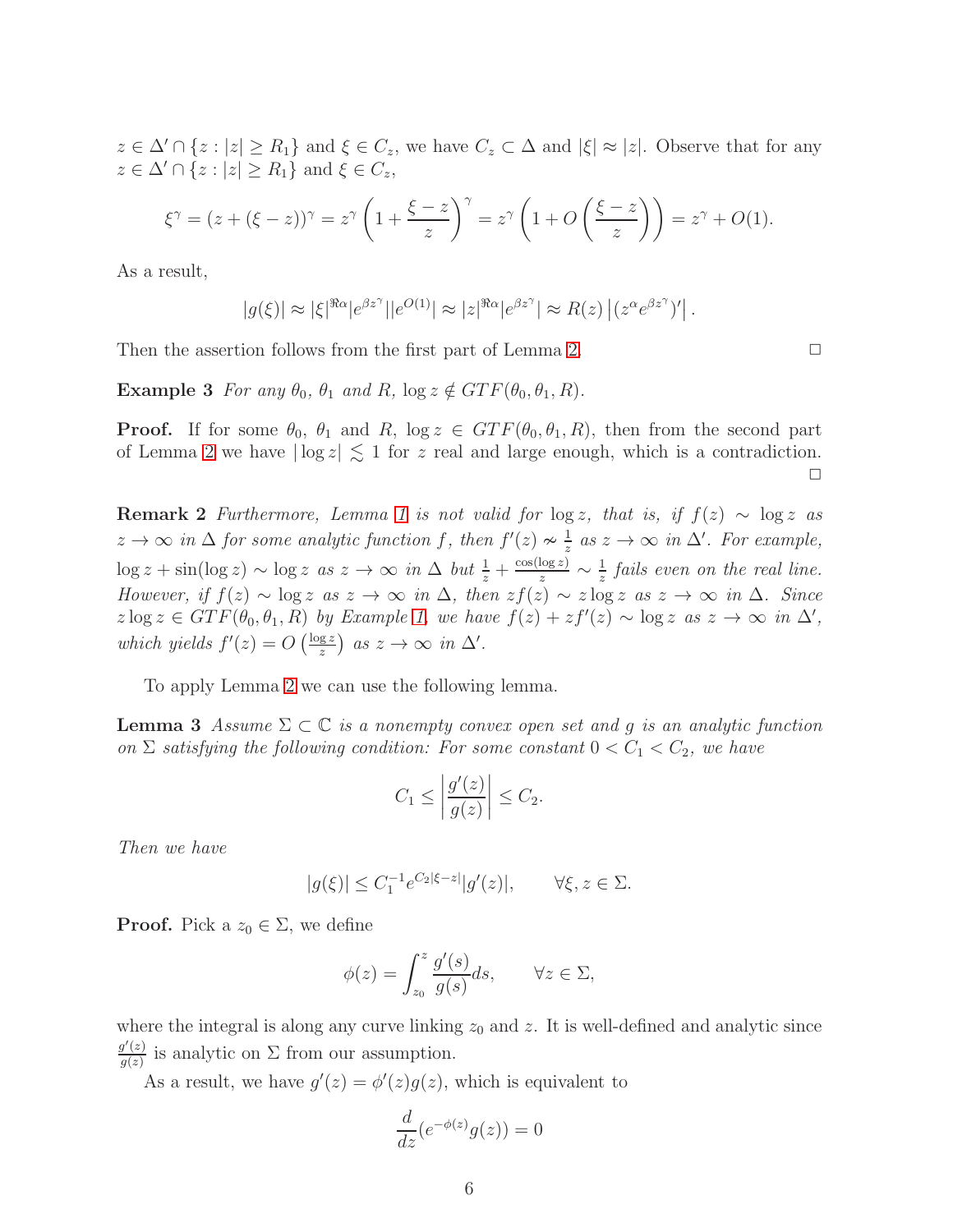and finally  $g(z) = Ke^{\phi(z)}$  for some constant K.

Then we have

$$
|e^{\phi(\xi)}| = |e^{\phi(z)}||e^{\phi(\xi) - \phi(z)}| \le |e^{\phi(z)}|e^{|\phi(\xi) - \phi(z)|}
$$
  

$$
\le |e^{\phi(z)}|e^{C_2|\xi - z|} \le e^{C_2|\xi - z|}C_1^{-1}|\phi'(z)e^{\phi(z)}|,
$$

which proves the lemma.

**Remark 3** *From Lemma [3,](#page-5-0) for any*  $0 < \theta_1 < \theta_0 < \pi$ ,  $R > 0$ ,  $\alpha \in \mathbb{C}$  and  $\beta \in \mathbb{C} \setminus \{0\}$  *fixed we have*  $z^{\alpha}e^{\beta z} \in GTF(\theta_0, \theta_1, R)$ *, which is a special case of Example [2.](#page-4-3)* 

## <span id="page-6-0"></span>4 Preliminaries for H-type groups

#### 4.1 H-type groups

Recall that an H-type group can be considered as  $\mathbb{H}(2n, m) = \mathbb{R}^{2n} \times \mathbb{R}^m(m, n \in \mathbb{N})$  with the group law (see Theorem A.2, p. 199 of [\[2\]](#page-15-5); see also [\[7\]](#page-15-6) for an original definition)

$$
(z, t) \cdot (z', t') = (z + z', t + t' + 2^{-1} \langle z, Uz' \rangle)
$$

with  $z = (z_1, ..., z_{2n}) \in \mathbb{R}^{2n}, t = (t_1, ..., t_m) \in \mathbb{R}^m$  and

$$
\langle z, Uz' \rangle = (\langle z, U^{(1)}z' \rangle, \dots, \langle z, U^{(m)}z' \rangle) \in \mathbb{R}^m,
$$

where the matrices  $U^{(1)}, \ldots, U^{(m)}$  have the following properties:

- 1.  $U^{(j)}(1 \leq j \leq m)$  is a  $(2n) \times (2n)$  skew-symmetric and orthogonal matrix.
- 2.  $U^{(i)}U^{(j)} + U^{(j)}U^{(i)} = 0$  for all  $1 \le i \ne j \le m$ .

Let  $U^{(j)} = (U^{(j)}_{k,l})_{1 \leq k,l \leq 2n} (1 \leq j \leq m)$ . When  $m = 1$ ,  $\mathbb{H}(2n,1)$  is often called the (isotropic) Heisenberg group of real dimension  $2n + 1$ . The canonical sub-Laplacian on  $\mathbb{H}(2n,m)$  is given by sum of squares:  $\Delta_{\mathbb{H}(2n,m)} = \sum_{n=1}^{\infty}$  $_{2n}$  $_{l=1}$  $X_l^2$ , where  $X_l(1 \leq l \leq 2n)$  are the left-invariant vector fields on  $\mathbb{H}(2n, m)$ , defined by

$$
X_l = \frac{\partial}{\partial z_l} + \frac{1}{2} \sum_{j=1}^m \left( \sum_{k=1}^{2n} z_k U_{k,l}^{(j)} \right) \frac{\partial}{\partial t_j}.
$$

Let  $\nabla_{\mathbb{H}(2n,m)} = (X_1, \ldots, X_{2n})$  be the horizontal gradient, d the Carnot-Carathéodory distance, and  $p_h(h > 0)$  the heat kernel on  $\mathbb{H}(2n, m)$ . We let  $o = (0, 0)$  be the identity element of  $\mathbb{H}(2n,m)$ ;  $g = (z, t) \in \mathbb{R}^{2n} \times \mathbb{R}^m$  denotes a point in  $\mathbb{H}(2n,m)$ .

For simplicity we also denote

$$
d(g) = d(g, o)
$$
 and  $p_h(g) = p_h(g, o)$ .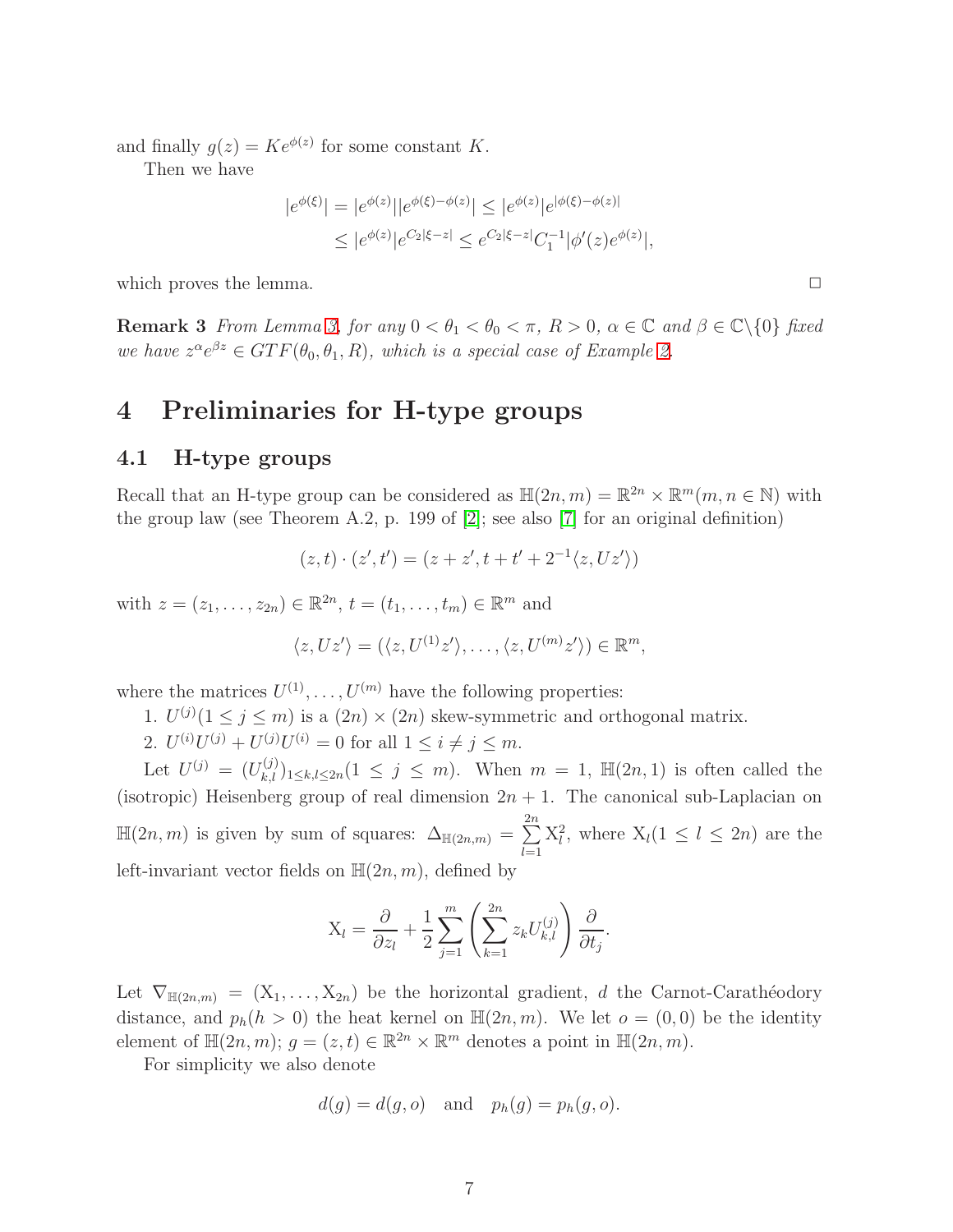#### 4.2 The Carnot-Carathéodory distance

Let  $\mu : (-\pi, \pi) \to (-\infty, \infty)$  defined by

$$
\mu(w) = \frac{2w - \sin(2w)}{2\sin^2 w},
$$

which is a strictly increasing diffeomorphism.

It is well-known that(see [\[9\]](#page-15-1) or [\[6\]](#page-15-2) for example)

$$
d^{2}(z,t) = \begin{cases} \left(\frac{\theta}{\sin \theta}\right)^{2} |z|^{2} & \text{if } z \neq 0, \text{ where } \theta = \mu^{-1} \left(\frac{4|t|}{|z|^{2}}\right) \\ 4\pi|t| & \text{if } z = 0 \end{cases}.
$$

From the expression above we have

$$
d\left(\frac{z}{\sqrt{h}}, \frac{t}{h}\right) = \frac{1}{\sqrt{h}}d(z, t), \quad \forall h > 0.
$$

Moreover, using the equivalence between the Carnot-Carathéodory distance and a homogeneous norm on stratified groups (see for example [\[12\]](#page-16-2)), or by a direct calculation, we have

<span id="page-7-0"></span>
$$
d^2(z,t) \approx |z|^2 + |t|.
$$

#### 4.3 Heat kernel on H-type groups

For  $u, v \geq 0$ , we define

$$
p(n,m;u,v) = \frac{2}{(4\pi)^{n+\frac{m}{2}}} \int_0^\infty s^{m-1} e^{-\frac{u}{4}s \coth s} \left(\frac{s}{\sinh s}\right)^n \left(\frac{sv}{2}\right)^{-\frac{m-2}{2}} J_{\frac{m-2}{2}}(sv) ds. \tag{4.1}
$$

It is well known that (see [\[9\]](#page-15-1) for example)

<span id="page-7-1"></span>
$$
p_h(z,t) = \frac{1}{h^{n+m}} p\left(n, m; \frac{|z|^2}{h}, \frac{|t|}{h}\right).
$$

As a result, to obtain asymptotic estimates at infinity of the heat kernel on Htype groups, it is equivalent to consider asymptotic estimates at infinity of the function  $p(n, m; \cdot, \cdot).$ 

Here are some useful facts about the function  $p(n, m; \cdot, \cdot)$ , which can be found in [\[9,](#page-15-1)  $(1.12), (1,13)$ :

$$
\frac{\partial}{\partial v}p(n,m;u,v) = -2\pi vp(n,m+2;u,v),\tag{4.2}
$$

<span id="page-7-2"></span>
$$
p(n, m; u, v) = 2 \int_{v}^{\infty} \frac{h}{\sqrt{h^2 - v^2}} p(n, m + 1; u, h) dh.
$$
 (4.3)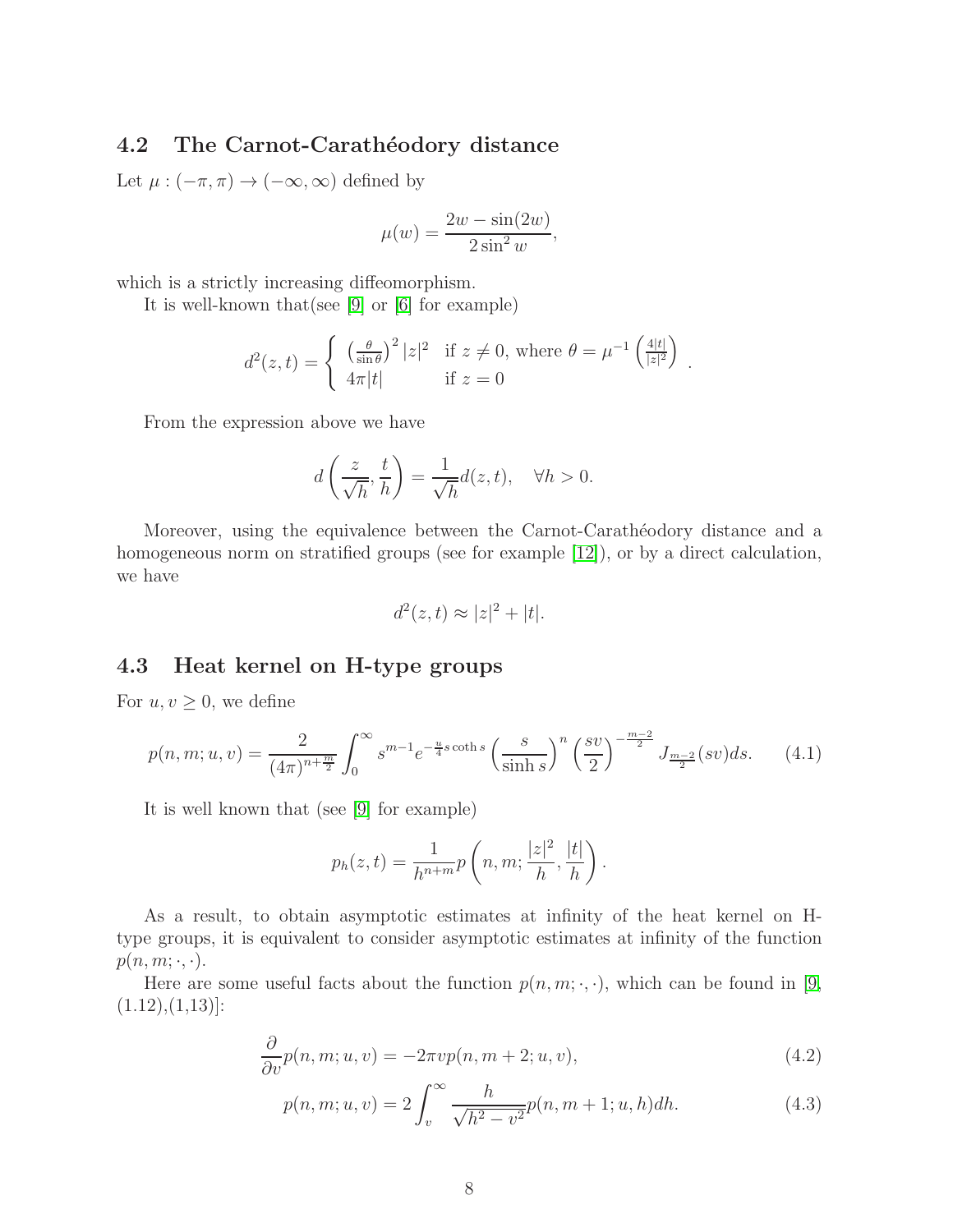### <span id="page-8-0"></span>5 A direct application to the case  $u = 0$

We can extend our result to other regions in the complex plane  $\mathbb{C}$ . For example, if  $\Omega = \{z : \Re z > \log R, |\Im z| < \theta_0 < \pi\}$ , where  $\Im w$  denotes the imaginary part of a complex number w. Then for analytic functions f and g on  $\Omega$  we have  $f(z) \sim g(z)$  as  $z \to \infty$  in  $\Omega$ if and only if  $f(\log z) \sim g(\log z)$  as  $z \to \infty$  in Δ. Moreover, if  $g(\log z) \in GTF(\theta_0, \theta_1, R)$ , then we have  $\frac{f'(\log z)}{z} \sim \frac{g'(\log z)}{z}$  $\frac{\log z}{z}$  as  $z \to \infty$  in Δ', which yields  $f'(z) \sim g'(z)$  as  $z \to \infty$ in  $\Omega' = \{z : \Re z > \log R, |\Im z| \le \theta_1 < \theta_0\}$ . In particular, if  $\alpha \neq 0$ ,  $g(z) = z^{\beta} e^{\alpha z}$  has the property that for any analytic function f on  $\Omega$  such that  $f \sim g$  as  $z \to \infty$  in  $\Omega$ , then  $f' \sim g'$  as  $z \to \infty$  in  $\Omega'$  (see Example [1\)](#page-4-2). Other regions like  $\Theta = \{z : |\arg z| < \theta_0 < \theta_0\}$  $\pi, 0 < |z| < L$  can be handled similarly (with  $z \to \infty$  replaced by  $z \to 0$ ).

Another approach is to adapt the definition of good test functions on  $\Delta'$  to other regions. For example, we can define a good test function on  $\Omega'$  by an analytic function f on  $\Omega$  with the following property: there exist constants  $C > 0$  and  $R_1 > R$  such that  $\forall z \in \Omega' \cap \{z : \Re z > \log R_1\},\$  there exists a constant  $R(z) \in (0, \frac{1}{2})$  $\frac{1}{2}(\theta_0 - \theta_1)$ ] satisfying  $C_z = \{\xi : |\xi - z| = R(z)\} \subset \Omega$  and [\(2.1\)](#page-2-0). Then we can deduce counterparts of Lemma [1](#page-2-1) and Theorem [1](#page-3-0) without difficulties.

Let  $b(n, m; v) = p(n, m; 0, v)$  where p is defined in [\(4.1\)](#page-7-0). From the well-known result  $J_{-\frac{1}{2}}(z) = \sqrt{\frac{2}{\pi z}} \cos(z)$  (cf. [\[5,](#page-15-7) 8.464.2, p. 924]) we have  $b(n, 1; v) = \frac{1}{(1 + v)^{v}}$  $\overline{(4\pi)^{n+\frac{1}{2}}}\sqrt{\pi}$ Z R  $\left( \frac{s}{\sqrt{2}} \right)$  $\sinh s$  $\int_0^n e^{ivs} ds,$ 

which is analytic on the strip  $\{v : |\Im v| < \delta\}$  for sufficient small  $\delta > 0$  by the property of Laplace's transform (cf. [\[13,](#page-16-3) Theorem 5a, p. 57]). By Cauchy's theorem,

$$
b(n,1;v) = c_n \int_{\mathbb{R}+i\frac{3\pi}{2}} \left(\frac{s}{\sinh s}\right)^n e^{ws} ds + c_n 2\pi i \text{Res}\left[\left(\frac{s}{\sinh s}\right)^n e^{ws}, i\pi\right] = M_1 + M_2,
$$

where  $c_n = \frac{1}{(4-n)^n}$  $\frac{1}{(4\pi)^{n+\frac{1}{2}}\sqrt{\pi}}$ . For the integral, notice that  $\sinh(\zeta+i\eta) = \sinh\zeta \cos\eta + i \cosh\zeta \sin\eta$ , which yields

$$
|M_1| \lesssim e^{-\Re v \frac{3\pi}{2}} \int_{\mathbb{R}} \frac{(|s|+1)^n}{(\cosh s)^n} e^{\delta |s|} ds \lesssim e^{-\Re v \frac{3\pi}{2}} = o(v^{n-1}e^{-\pi v}), \qquad v \to +\infty \text{ in } \{v : |\Im v| < \delta\}.
$$

For the residue, a direct computation gives

$$
2\pi i \text{Res}\left[\left(\frac{s}{\sinh s}\right)^n e^{iv s}, i\pi\right] = \frac{2\pi^{n+1}}{(n-1)!} v^{n-1} e^{-\pi v} (1+o(1)), \qquad v \to +\infty \text{ in } \{v : |\Im v| < \delta\}.
$$

After all,  $b(n, 1; v) \sim \frac{1}{4^n (n-1)!} v^{n-1} e^{-\pi v}$  as  $v \to \infty$  in the strip  $\{v : \Re v > 0, |\Im v| < \delta\}$ . From  $(4.2)$ , we obtain

$$
-2\pi vb(n, m+2; v) = \frac{d}{dv}b(n, m; v),
$$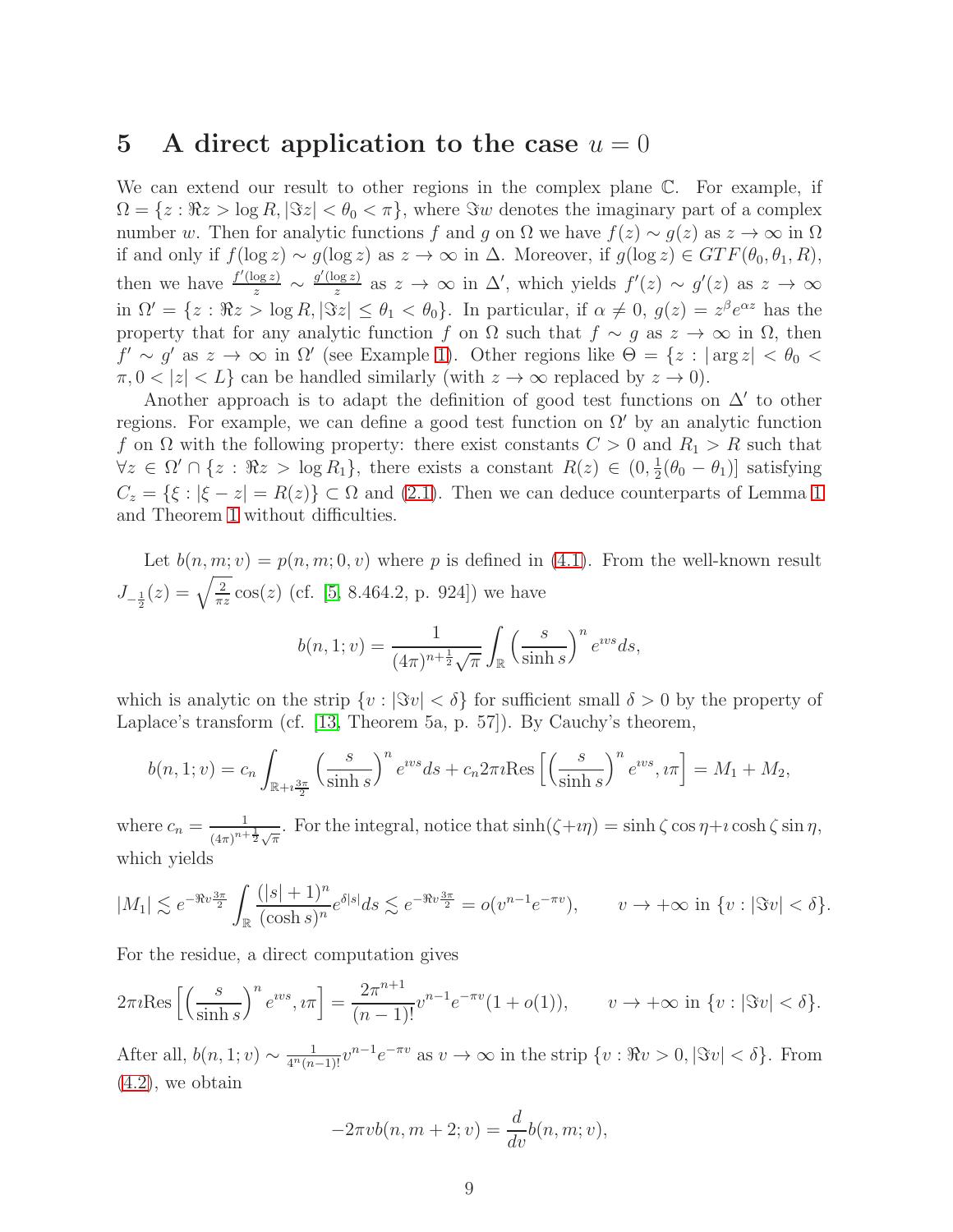which yields

$$
b(n, 2k+1; v) \sim \frac{1}{2^k 4^n (n-1)!} v^{n-k-1} e^{-\pi v}, \qquad v \to +\infty \text{ in } \left\{ v : |\Im v| < \delta_k = \frac{2^k \delta}{3^k} \right\}
$$

from the property of  $z^{\beta}e^{\alpha z}$  when  $\alpha \neq 0$  discussed above. Finally, from [\(4.3\)](#page-7-2), we obtain

$$
b(n, 2k; v) \sim \frac{2}{2^k 4^n (n-1)!} \int_v^\infty \frac{s^{n-k}}{\sqrt{s^2 - v^2}} e^{-\pi s} ds
$$
  
= 
$$
\frac{2}{2^k 4^n (n-1)!} v^{n-k} e^{-\pi v} \int_0^\infty \frac{(r+1)^{n-k}}{\sqrt{r} \sqrt{r+2}} e^{-\pi v r} dr
$$
  
= 
$$
\frac{\sqrt{2}}{2^k 4^n (n-1)!} v^{n-k} e^{-\pi v} \left( \int_0^1 \frac{1+O(r)}{\sqrt{r}} e^{-\pi v r} dr + o\left(v^{-\frac{1}{2}}\right) \right)
$$
  
= 
$$
\frac{\sqrt{2}}{2^k 4^n (n-1)!} v^{n-k-\frac{1}{2}} e^{-\pi v} (1+o(1))
$$

<span id="page-9-0"></span>as  $v \to +\infty$  on the real line.

## 6 Complexification and asymptotics in the general case  $u > 0$

Before we give the asymptotic estimate at infinity of the heat kernel on H-type groups when  $u > 0$ , we need some discussion about the analyticity. Recall that  $\mu : (-\pi, \pi) \rightarrow$  $(-\infty, \infty)$  is defined by

<span id="page-9-1"></span>
$$
\mu(w) = \frac{2w - \sin(2w)}{2\sin^2 w}.
$$

However, we can regard  $\mu$  as a meromorphic function on  $\mathbb{C}$ . Notice that when w is near  $\pi$ , we have

$$
\mu(w) = \frac{\pi}{(\pi - w)^2} (1 + o(1)).
$$
\n(6.1)

As a consequence, picking a suitable branch,  $\mu^{-1}$  is defined and is an analytic function from  $\Omega_1 = \{z||z| > R_0 > 100, |\arg z| < \eta_0 < \frac{\pi}{4}$  $\frac{\pi}{4}$ } to  $\Omega_2 = \{w | |\pi - w| < R'_0 < 1, |\arg(\pi - w)| \}$  $|w| < \eta_0' < \frac{\pi}{8}$  $\frac{\pi}{8}$ .

Now we let v be a complex number. Then when  $u > 0$ ,  $\Re v \gg 1$ ,  $\Re v \gg u$  and  $|\Im v| \ll 1$ , we have  $\frac{4v}{u} \in \Omega_1$  and we define  $\theta = \mu^{-1} \left( \frac{4v}{u} \right)$  $\left(\frac{uv}{u}\right) \in \Omega_2$ . We remark that  $\theta$  is analytic in v,  $\frac{d\theta}{dv}=\frac{4}{u\mu'}$  $\frac{4}{u\mu'(\theta)}$  and  $\theta \to \pi$  under our assumption. Furthermore, we define  $d^2(u, v) = \left(\frac{\theta}{\sin \theta}\right)^2$  $\frac{\theta}{\sin \theta}$ )<sup>2</sup> u, which is again an analytic function in v and  $\frac{d}{dv}d^2(u, v) = \theta \mu'(\theta)u \frac{d\theta}{dv} = 4\theta$ . Let  $\epsilon = \pi - \theta$ . Then we have  $\epsilon \to 0$ ,  $|\arg \epsilon| < \eta_0'$  and

$$
\epsilon = \sqrt{\frac{\pi u}{4v}} (1 + o(1))
$$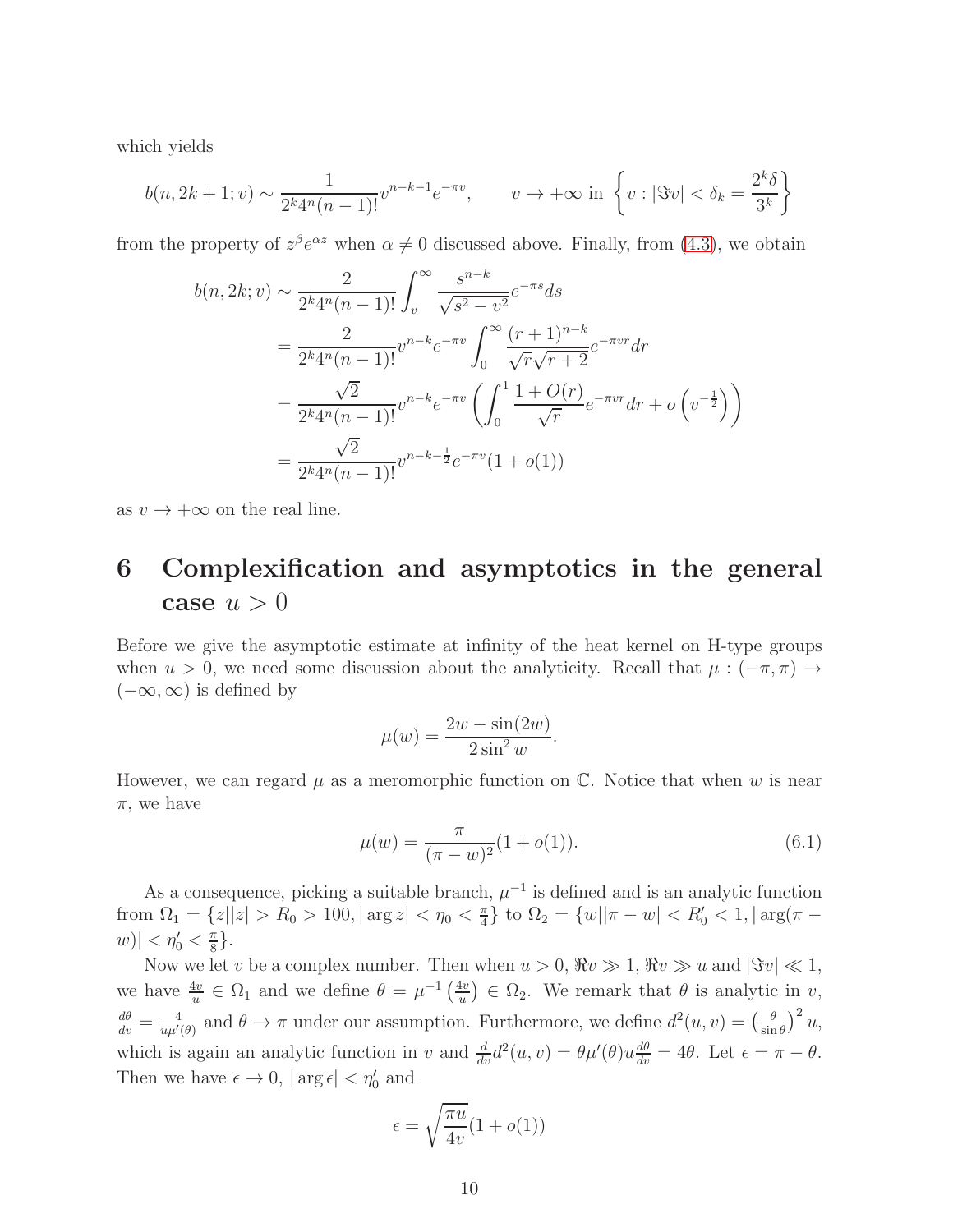from [\(6.1\)](#page-9-1).

<span id="page-10-3"></span>The following theorem is our main result of the asymptotic behaviour at infinity of the heat kernel of H-type groups in this paper.

**Theorem 2** *For*  $u > 0$ ,  $v \gg 1$  *and*  $v \gg u$ , *we have* 

$$
p(n,m;u,v) = 2^{-2n - \frac{m-1}{2}} v^{-\frac{m-1}{2}} e^{-\frac{d^2(u,v)}{4}} \epsilon^{1-n} e^{-\frac{\pi}{2\epsilon}u} I_{n-1}\left(\frac{\pi}{2\epsilon}u\right) (1+o(1)),\tag{6.2}
$$

*where the modified Bessel function*  $I_{\nu}$   $(\nu > -\frac{1}{2})$  $\frac{1}{2}$ *)* is defined as

<span id="page-10-1"></span>
$$
I_{\nu}(u) = \frac{1}{\sqrt{\pi}\Gamma(\nu + \frac{1}{2})} \left(\frac{u}{2}\right)^{\nu} \int_{-1}^{1} (1 - h^2)^{\nu - \frac{1}{2}} e^{-uh} \, dh, \quad u \in \mathbb{C}.
$$

**Remark 4** *The*  $o(1)$  *in* [\(6.2\)](#page-10-1) *only depends on*  $m$ ,  $n$ ,  $v$  *and*  $\frac{v}{u}$ , *not directly on*  $u$ .

**Remark 5** *The remaining case (the case when*  $u > 0$ ,  $u \gg 1$  *and*  $\frac{v}{u} \lesssim 1$ ) *can be solved by the method of stationary phase. For more details, one can refer to [\[8\]](#page-15-8) or [\[3\]](#page-15-0).*

Although this theorem only considers the behaviour of  $v$  when  $v$  is real, to apply our method of differentiation we need v to be complex. However, when  $m = 1$ , that is, in the isotropic Heisenberg group case, a direct modification of [\[8\]](#page-15-8) gives the next lemma (which will be proved in the Appendix for the sake of completeness).

**Lemma 4** *There exists a constant*  $\delta \in (0,1)$  *such that for*  $u > 0$ ,  $\Re v \gg 1$ ,  $\Re v \gg u$  *and*  $|\Im v| < \delta$  *we have* 

<span id="page-10-4"></span><span id="page-10-2"></span>
$$
p(n, 1; u, v) = 2^{-2n} e^{-\frac{d^2(u, v)}{4}} \epsilon^{1 - n} e^{-\frac{\pi}{2\epsilon}u} I_{n-1}\left(\frac{\pi}{2\epsilon}u\right) (1 + o(1)),
$$
\n(6.3)

*where*  $o(1)$  *in* [\(6.3\)](#page-10-2) *only depends on n*,  $\delta$ ,  $\Re v$  *and*  $\Re^{\frac{v}{u}}$  $\frac{v}{u}$ .

## <span id="page-10-0"></span>7 Proof of Theorem [2](#page-10-3)

We first prove the theorem when m is odd by induction. When  $m = 1$ , it is the result of Lemma [4.](#page-10-4) We assume that for some odd  $m = 2k + 1$ ,  $u > 0$ ,  $\Re v \gg 1$ ,  $\Re v \gg u$  and  $|\Im v| < \delta_k < 1$  we have

$$
p(n, 2k+1; u, v) = 2^{-2n-k} v^{-k} e^{-\frac{d^2(u, v)}{4}} e^{1-n} e^{-\frac{\pi}{2\epsilon}u} I_{n-1}\left(\frac{\pi}{2\epsilon}u\right) (1+o(1))
$$

and we need to prove it is also true for  $p(n, 2k+3; u, v)$  (with  $\delta_k$  replaced by  $\delta_{k+1} = \frac{2}{3}$  $\frac{2}{3}\delta_k$ ). We denote the function on the right hand side by  $q(n, 2k + 1; u, v)$ . Then from our discussion above, for fixed  $u > 0$ , q is an analytic function in v. Since  $p(n, 1; u, v)$  is analytic in v on  $\{v : |\Im v| < \delta\}$  (see Appendix), from [\(4.2\)](#page-7-1), we have  $p(n, 2k + 1; u, v)$  is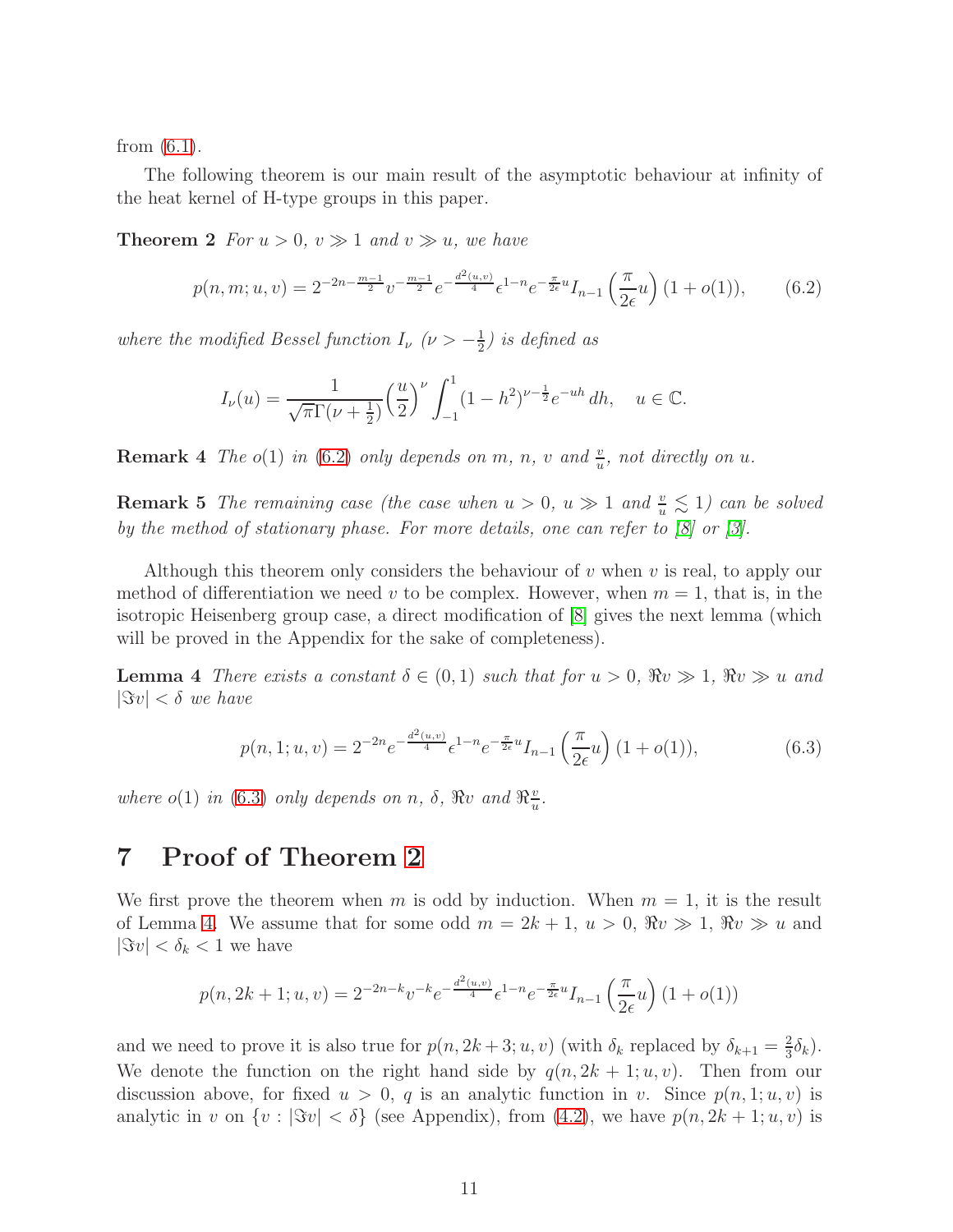analytic in v on  $\{v : \Re v > 0, |\Im v| < \delta\}$ . Recall that (cf. [\[5,](#page-15-7) §8.445, p. 919] and [5, §8.451.5, p. 920]) for fixed  $\nu > 0$ ,

<span id="page-11-0"></span>
$$
I_{\nu-1}(z) = \frac{1}{\Gamma(\nu)} \left(\frac{z}{2}\right)^{\nu-1} (1 + o(1)), \qquad z \to 0,
$$
 (7.1)

<span id="page-11-1"></span>
$$
I_{\nu-1}(z) = e^z \frac{1}{\sqrt{2\pi z}} (1 + o(1)), \qquad z \to \infty,
$$
\n(7.2)

and

$$
d^{2}(u,v) = 4\pi v(1+o(1)) = \frac{\pi^{2}}{\epsilon^{2}}u(1+o(1)), \qquad \Re v \to +\infty, \Re \frac{v}{u} \to +\infty.
$$
 (7.3)

Considering separately the case  $|\frac{u}{\epsilon}$  $\frac{u}{\epsilon}|$  < 1 and  $|\frac{u}{\epsilon}|$  $\frac{u}{\epsilon}$  > 1 and using [\(7.1\)](#page-11-0)–[\(7.3\)](#page-11-1) we have

$$
\frac{\partial}{\partial v}q(n, 2k+1; u, v) = \left(-\theta - \frac{k}{v} - \frac{2\pi}{\epsilon^2 \mu'(\theta)} + \frac{2\pi}{\epsilon^2 \mu'(\theta)} \frac{I_{n-2}\left(\frac{\pi}{2\epsilon}u\right)}{I_{n-1}\left(\frac{\pi}{2\epsilon}u\right)}\right)q(n, 2k+1; u, v) \quad (7.4)
$$

$$
= \left(-\theta + O(|t|^{-1}) + O(|\epsilon|)\right)q(n, 2k+1; u, v). \tag{7.5}
$$

Then for any  $\rho > 0$ , from assumption we get  $R_1 \geq 1$  and  $R_2 \geq 1$  such that

$$
\left| \frac{p(n, 2k+1; u, v) - q(n, 2k+1; u, v)}{q(n, 2k+1; u, v)} \right| \le \rho
$$

and

<span id="page-11-2"></span>
$$
\frac{\pi}{2} \le \left| \frac{\partial_v q(n, 2k+1; u, v)}{q(n, 2k+1; u, v)} \right| \le 2\pi
$$

when  $\Re v > R_1$ ,  $\Re v > R_2u$  and  $|\Im v| < \delta_k < 1$ . Then when  $\Re v > 2R_1$ ,  $\Re v > 2R_2u$ ,  $|\Im v| < \frac{2\delta_k}{3} = \delta_{k+1}$  and  $|\xi - v| = \frac{\delta_k}{3}$  we have  $\Re \xi > R_1$ ,  $\Re \xi > R_2 u$ ,  $|\Im \xi| < \delta_k < 1$  and

$$
|q(n, 2k+1; u, \xi)| \le \frac{2}{\pi} e^{\frac{2\pi \delta_k}{3}} |\partial_v q(n, 2k+1; u, v)|
$$

from Lemma [3.](#page-5-0)

As a result, we have

$$
|\partial_v p(n, 2k+1; u, v) - \partial_v q(n, 2k+1; u, v)| \leq \frac{1}{2\pi} \int_{|\xi - v| = \frac{\delta_k}{3}} \frac{|p(n, 2k+1; u, \xi) - q(n, 2k+1; u, \xi)|}{|\xi - v|^2} |d\xi|
$$
  

$$
\leq \frac{\rho}{2\pi} \int_{|\xi - v| = \frac{\delta_k}{3}} \frac{|q(n, 2k+1; u, \xi)|}{|\xi - v|^2} |d\xi|
$$
  

$$
\leq \frac{6\rho}{\pi \delta_k} e^{\frac{2\pi \delta_k}{3}} |\partial_v q(n, 2k+1; u, v)|,
$$

which proves our result by  $(4.2)$ .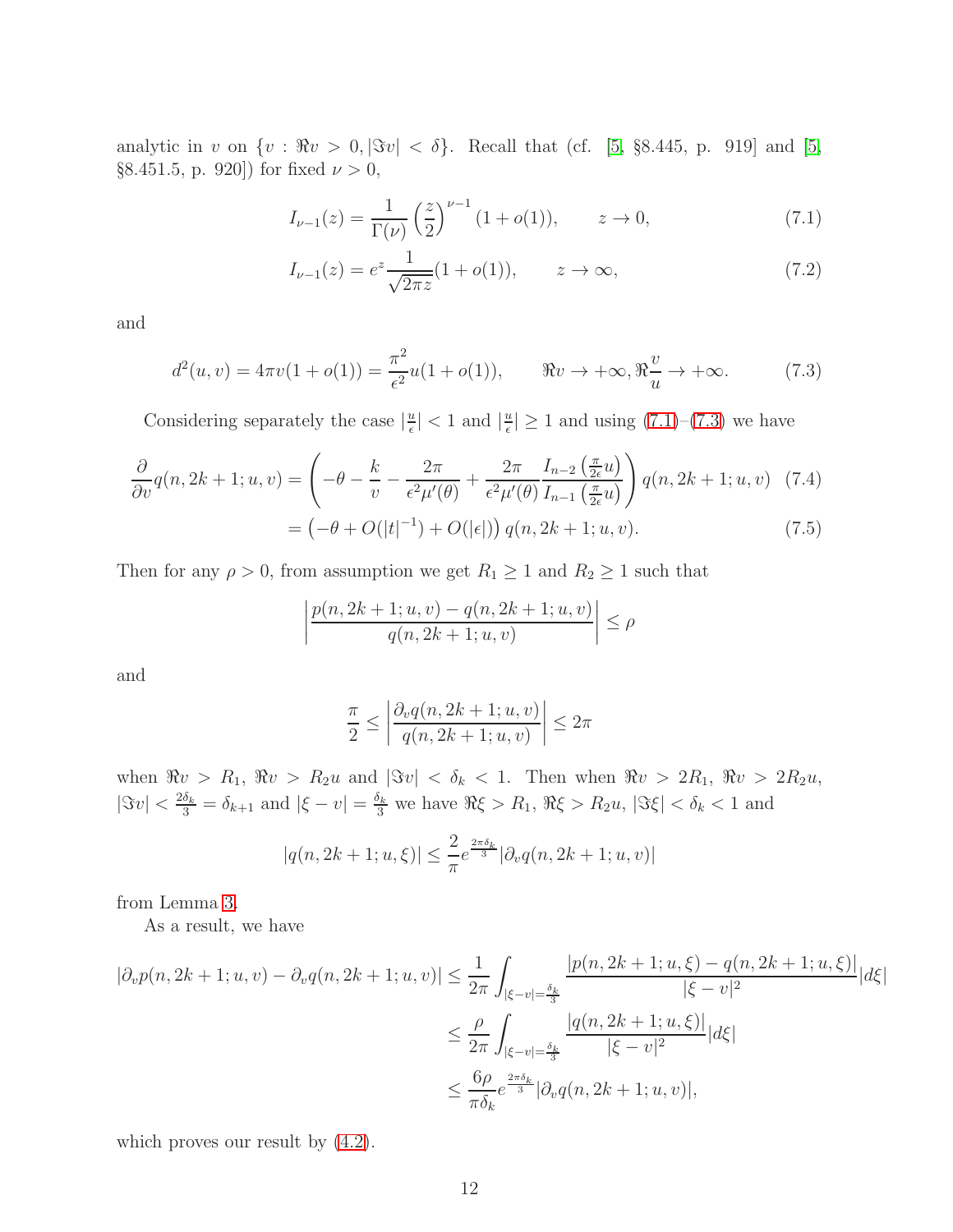For  $m = 2k$  even, notice that from  $(7.4)$  we have

$$
\partial_v \log (q(n, 2k+1; u, v)) = -(\pi + o(1)), \qquad v \to +\infty, \frac{v}{u} \to +\infty,
$$

which yields

<span id="page-12-1"></span>
$$
\frac{q(n, 2k+1; u, s)}{q(n, 2k+1; u, v)} = e^{-(\pi + o(1))(s-v)}, \quad s \ge v, v \to +\infty, \frac{v}{u} \to +\infty.
$$
 (7.6)

From  $(4.3)$  and  $(7.6)$ , we obtain

$$
p(n, 2k; u, v) \sim 2 \int_{v}^{\infty} \frac{s}{\sqrt{s^2 - v^2}} q(n, 2k + 1; u, s) ds
$$
  
=  $2q(n, 2k + 1; u, v) \int_{v}^{\infty} \frac{s}{\sqrt{s^2 - v^2}} e^{-(\pi + o(1))(s - v)} ds$   
=  $2vq(n, 2k + 1; u, v) \int_{0}^{\infty} \frac{(r + 1)}{\sqrt{r}\sqrt{r + 2}} e^{-(\pi + o(1))vr} dr$   
=  $\sqrt{2}vq(n, 2k + 1; u, v) \left( \int_{0}^{1} \frac{1 + O(r)}{\sqrt{r}} e^{-(\pi + o(1))vr} dr + o\left(v^{-\frac{1}{2}}\right) \right)$   
=  $\sqrt{2}vq(n, 2k + 1; u, v)(1 + o(1)),$ 

which ends the proof of Theorem [2.](#page-10-3)

## <span id="page-12-0"></span>8 Appendix: proof of Lemma [4](#page-10-4)

As before, from the well-known result  $J_{-\frac{1}{2}}(z) = \sqrt{\frac{2}{\pi z}}$  $\frac{2}{\pi z} \cos(z)$  (cf. [\[5,](#page-15-7) 8.464.2, p. 924]) we have

$$
p(n, 1; u, v) = \frac{1}{(4\pi)^{n + \frac{1}{2}}\sqrt{\pi}} \int_{\mathbb{R}} \left(\frac{s}{\sinh s}\right)^n e^{iv s - \frac{u}{4}s \coth s} ds.
$$
 (8.7)

Noticing that  $\frac{u}{4} s \coth s \geq 0$ , from the property of Laplace's transform (cf. [\[13,](#page-16-3) Theorem 5a, p. 57) there exists a constant  $\delta$  (independent of u) such that  $p(n, 1; u, v)$  is analytic on the strip  $\{v : |\Im v| < \delta\}$ . Moreover, we can choose  $\delta$  small enough such that when  $u > 0$ ,  $\Re v \gg 1$  and  $\Re v \gg u$ , we have  $\frac{4v}{u} \in \Omega_1 = \{z | |z| > R_0 > 100$ ,  $|\arg z| < \eta_0 < \frac{\pi}{4}$  $\frac{\pi}{4}$ .

We define

$$
\phi(u, v; s) = vvs - \frac{u}{4}s \coth s.
$$

Then from direct computation we have

$$
\phi(u, v; u\theta) = -\frac{d^2(u, v)}{4}, \qquad \frac{d}{ds}\phi(u, v; u\theta) = 0.
$$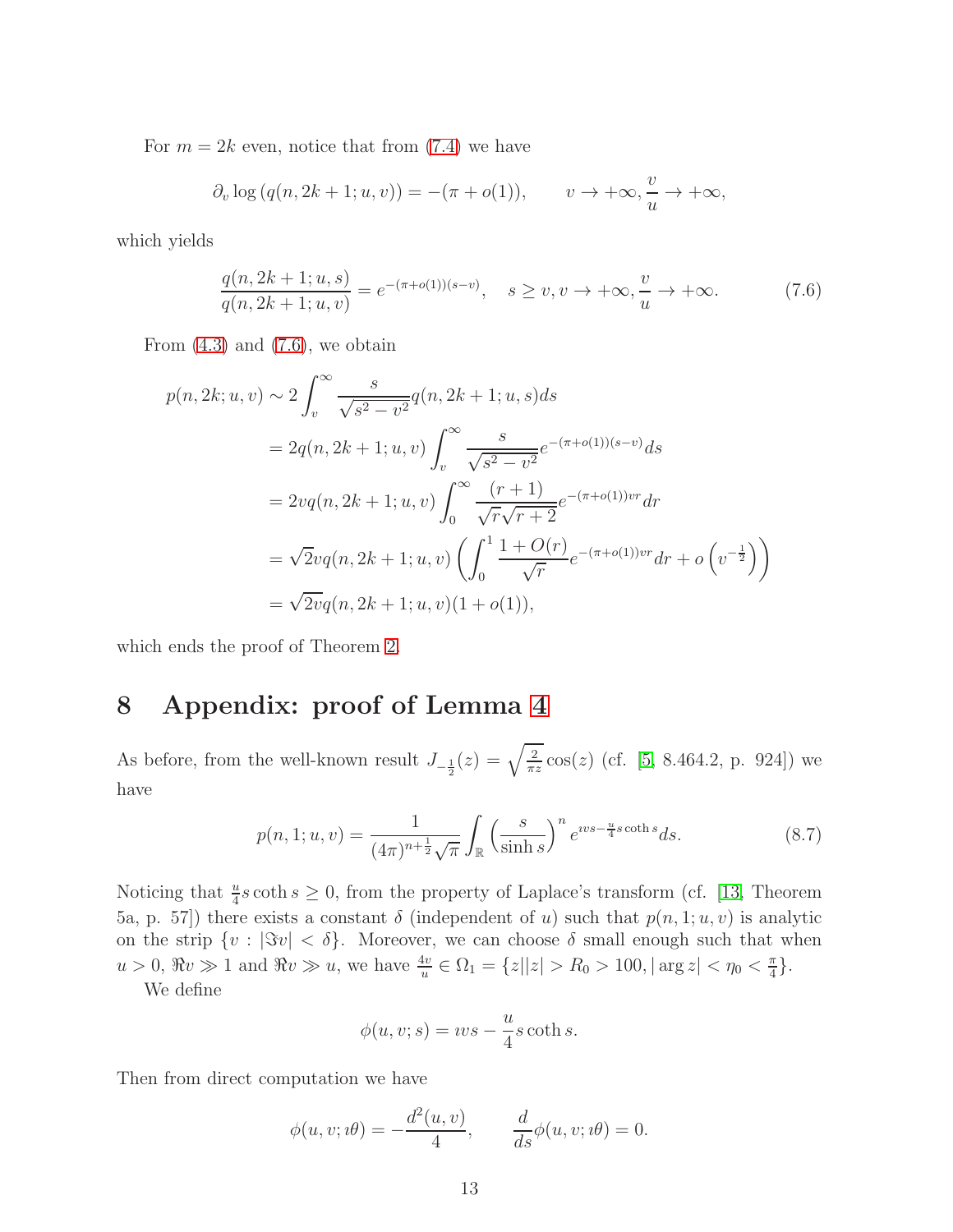It follows that

$$
\phi(u, v; i(\pi - \xi)) = -(\pi - \xi)v + \frac{\pi u}{4\xi} + G(u; \xi),
$$
\n(8.8)

where

$$
G(u; \xi) = \frac{u}{4} \left( \pi \left( \cot \xi - \frac{1}{\xi} \right) - \xi \cot \xi \right)
$$

is an analytic function near the origin. We deduce from [\(8.8\)](#page-13-0) and  $\varphi'(u, v; \theta) = 0$  that

<span id="page-13-0"></span>
$$
v = \frac{\pi u}{4\epsilon^2} - \frac{d}{d\xi}G(u;\epsilon).
$$

Combining this with [\(8.8\)](#page-13-0) we get

$$
\phi(u, v; \iota(\pi - \xi)) - \phi(u, v; \iota(\pi - \epsilon)) = \frac{\pi u}{4\epsilon} \left(\frac{\xi}{\epsilon} + \frac{\epsilon}{\xi} - 2\right) + R(u, \epsilon; \xi),
$$

where

$$
R(u,\epsilon;\xi) = G(u;\xi) - G(u;\epsilon) - \frac{d}{d\xi}G(u;\epsilon)(\xi - \epsilon).
$$
\n(8.9)

From Cauchy's theorem we have

$$
p(n, m; u, v) = \frac{1}{(4\pi)^{n + \frac{1}{2}} \sqrt{\pi}} \left( \int_{\mathbb{R} + i\frac{3\pi}{2}} + \int_{|s - i\pi| = |\epsilon|} \left( \frac{s}{\sinh s} \right)^n e^{iv s - \frac{u}{4} s \coth s} ds \right)
$$
  
= 
$$
\frac{1}{(4\pi)^{n + \frac{1}{2}} \sqrt{\pi}} (I + II).
$$

We write  $s=\zeta+\imath\eta$  with  $\zeta,\eta\in\mathbb{R}$  and then

$$
\Re(s \coth s) = \frac{\zeta \sinh \zeta \cosh \zeta + \eta \sin \eta \cos \eta}{\sinh^2 \zeta + \sin^2 \eta}.
$$

It yields

$$
|\mathcal{I}| \lesssim e^{-\Re v \frac{3\pi}{2}} \int_{\mathbb{R}} \frac{(|s|+1)^n}{(\cosh s)^n} e^{\delta |s|} ds \lesssim e^{-\Re v \frac{3\pi}{2}}.
$$
 (8.10)

Considering separately the case  $|\frac{u}{\epsilon}$  $\frac{u}{\epsilon}|$  < 1 and  $|\frac{u}{\epsilon}|$  $\frac{u}{\epsilon}$  |  $\geq$  1 and using [\(7.1\)](#page-11-0)–[\(7.3\)](#page-11-1) we have

$$
I = o\left(v^{-\frac{1}{2}}e^{-\frac{d^2(u,v)}{4}}\right) = o(q(n,1;u,v)).
$$
\n(8.11)

Now we are in a position to estimate II, and the proof is divided into two cases.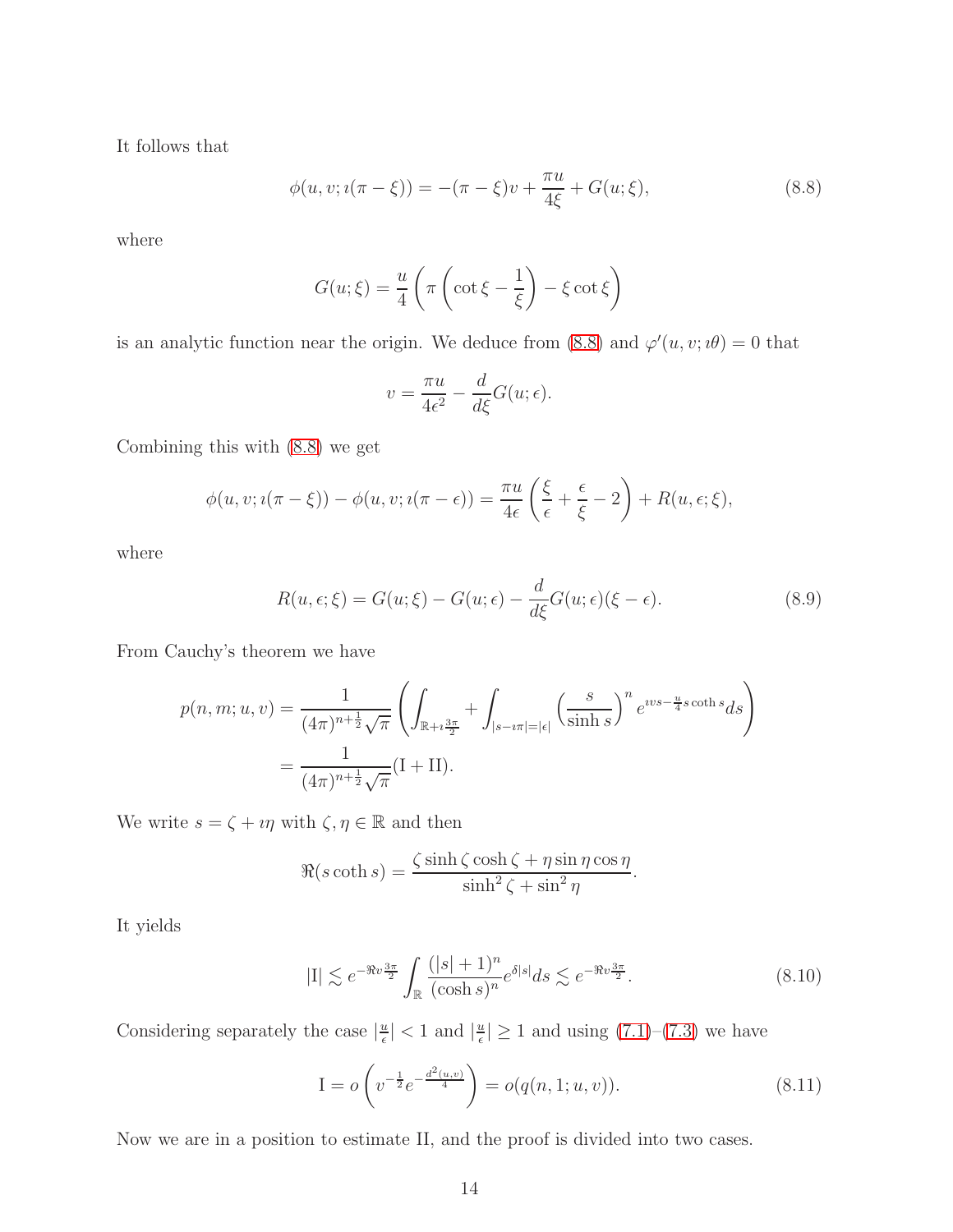We first consider the case  $u < 1$ . We let  $s = i\pi - i\epsilon e^{i\varphi}$ , then

$$
II = e^{-\frac{d^2(u,v)}{4}} \pi^n \epsilon^{1-n} \int_{-\pi}^{\pi} S(n; \epsilon e^{i\varphi}) e^{R(u,\epsilon; \epsilon e^{i\varphi})} e^{i(1-n)\varphi} e^{-\frac{\pi u}{2\epsilon}(1-\cos\varphi)} d\varphi,
$$

where

$$
S(n; \xi) = \left[\frac{\xi}{\sin \xi} \left(1 - \frac{\xi}{\pi}\right)\right]^n.
$$

Notice that from Taylor's expansion we have

$$
S(n; \epsilon e^{i\varphi})e^{R(u, \epsilon; \epsilon e^{i\varphi})} = \sum_{j=0}^{n-1} \eta_j(u, \epsilon) \epsilon^j e^{ij\varphi} + O(\epsilon^n),
$$

where  $\eta_0 = 1$  and  $\eta_j = O(1)$ . From [\[10,](#page-16-4) p.66, p.79] we have

$$
\int_{-\pi}^{\pi} e^{i(1+j-n)\varphi} e^{-\frac{\pi u}{2\epsilon}(1-\cos\varphi)} d\varphi = 2\pi e^{-\frac{\pi}{2\epsilon}u} I_{n-j-1}\left(\frac{\pi}{2\epsilon}u\right),
$$

which yields

$$
II = e^{-\frac{d^2(u,v)}{4}} \pi^n \epsilon^{1-n} \left( \sum_{j=0}^{n-1} 2\pi \eta_j(u,\epsilon) \epsilon^j e^{-\frac{\pi}{2\epsilon}u} I_{n-j-1} \left( \frac{\pi}{2\epsilon} u \right) + O(\epsilon^n) \right),
$$

where we have used  $\Re \epsilon \geq |\epsilon| \cos \eta'_0 > 0$  in the term  $O(\epsilon^n)$ .

Considering separately the case  $|\frac{u}{\epsilon}$  $\frac{u}{\epsilon}|$  < 1 and  $|\frac{u}{\epsilon}|$  $\frac{u}{\epsilon}$  |  $\geq$  1 and using [\(7.1\)](#page-11-0)–[\(7.3\)](#page-11-1) as before we have

$$
\frac{\eta_j(u,\epsilon)\epsilon^j I_{n-j-1}\left(\frac{\pi}{2\epsilon}u\right)}{I_{n-1}\left(\frac{\pi}{2\epsilon}u\right)} = o(1),\tag{8.12}
$$

$$
\frac{\epsilon^n}{e^{-\frac{\pi}{2\epsilon}u}I_{n-1}\left(\frac{\pi}{2\epsilon}u\right)} = o(1),\tag{8.13}
$$

which yields the result in this case. For the other case  $u \geq 1$ , we have

$$
II = e^{-\frac{d^2(u,v)}{4}} \pi^n e^{1-n} \int_{-\pi}^{\pi} e^{i(1-n)\varphi} e^{-\frac{\pi u}{2\epsilon}(1-\cos\varphi)} d\varphi
$$
  
+ 
$$
e^{-\frac{d^2(u,v)}{4}} \pi^n e^{1-n} \int_{-\pi}^{\pi} \left( e^{R(u,\epsilon;\epsilon e^{i\varphi})} - 1 \right) e^{i(1-n)\varphi} e^{-\frac{\pi u}{2\epsilon}(1-\cos\varphi)} d\varphi
$$
  
+ 
$$
e^{-\frac{d^2(u,v)}{4}} \pi^n e^{1-n} \int_{-\pi}^{\pi} \left( S(n;\epsilon e^{i\varphi}) - 1 \right) e^{R(u,\epsilon;\epsilon e^{i\varphi})} e^{i(1-n)\varphi} e^{-\frac{\pi u}{2\epsilon}(1-\cos\varphi)} d\varphi.
$$

Note the the first integral equals to  $2\pi e^{-\frac{\pi}{2\epsilon}u}I_{n-1}\left(\frac{\pi}{2\epsilon}\right)$  $\frac{\pi}{2\epsilon}u$ ). For the second and third integral we notice that

$$
|R(u,\epsilon;\epsilon e^{i\varphi})| \le \sup_{|\xi| \le |\epsilon|} \left| \frac{d^2}{d\xi^2} G(u;\xi) \right| |\epsilon|^2 |e^{i\varphi} - 1|^2 \le C u |\epsilon|^2 (1 - \cos \varphi).
$$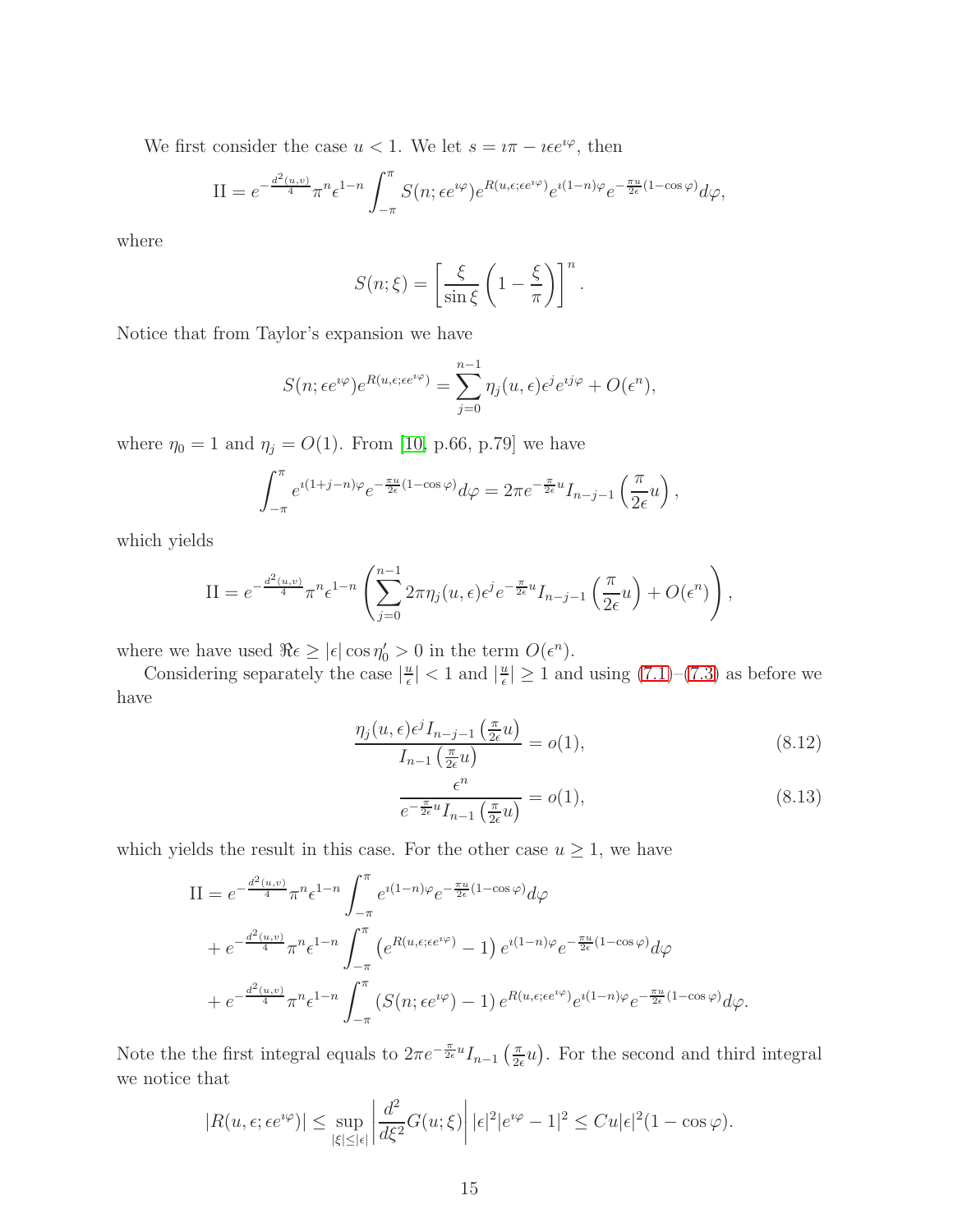Then we have

$$
\left| \int_{-\pi}^{\pi} \left( S(n; \epsilon e^{i\varphi}) - 1 \right) e^{R(u, \epsilon; \epsilon e^{i\varphi})} e^{i(1-n)\varphi} e^{-\frac{\pi u}{2\epsilon}(1 - \cos \varphi)} d\varphi \right| \lesssim |\epsilon| \int_{-\pi}^{\pi} e^{-\frac{\pi u}{2|\epsilon|}(\cos \eta_0' - \frac{2C}{\pi}|\epsilon|^3)(1 - \cos \varphi)} d\varphi.
$$

We split the second integral into the integral of  $B_1 = \{|\varphi| \leq \pi : Cu|\epsilon|(1 - \cos \varphi) \leq 1\}$ and  $B_2 = \{ |\varphi| \leq \pi : Cu|\epsilon|(1 - \cos \varphi) > 1 \},\$  then

$$
\left| \int_{B_1} \left( e^{R(u,\epsilon;\epsilon e^{i\varphi})} - 1 \right) e^{i(1-n)\varphi} e^{-\frac{\pi u}{2\epsilon}(1-\cos\varphi)} d\varphi \right| \lesssim |\epsilon| \int_{-\pi}^{\pi} e^{-\frac{\pi u}{2|\epsilon|} \cos \eta_0'(1-\cos\varphi)} d\varphi
$$
  

$$
\left| \int_{B_2} \left( e^{R(u,\epsilon;\epsilon e^{i\varphi})} - 1 \right) e^{i(1-n)\varphi} e^{-\frac{\pi u}{2\epsilon}(1-\cos\varphi)} d\varphi \right| \lesssim e^{-\frac{\pi \cos \eta_0'}{4C|\epsilon|^2}} \int_{-\pi}^{\pi} e^{-\frac{\pi u}{4|\epsilon|}(\cos \eta_0' - \frac{4C}{\pi}|\epsilon|^3)(1-\cos\varphi)} d\varphi.
$$

Using the fact that  $1 - \cos \varphi \ge \frac{2\varphi^2}{\pi^2}$  for  $\varphi \in [-\pi, \pi]$ , we have the second and the third integral is bounded by  $|\epsilon|\sqrt{\frac{|\epsilon|}{u}} = o\left(2\pi e^{-\frac{\pi}{2\epsilon}u}I_{n-1}\left(\frac{\pi}{2\epsilon}\right)\right)$  $(\frac{\pi}{2\epsilon}u)$ , which gives the result in this case.  $\Box$ 

## Acknowledgement

## <span id="page-15-4"></span>References

- [1] Bruno, T., Calzi, M.: Asymptotics for the heat kernel on H-type groups. *Ann. Mat. Pura Appl.*, 197, 1017–1049 (2018)
- <span id="page-15-5"></span>[2] Bonfiglioli, A., Uguzzoni, F.: Nonlinear Liouville theorems for some critical problems on H-type groups. *J. Funct. Anal.*, 207, 161–215 (2004)
- <span id="page-15-0"></span>[3] Eldredge, N.: Precise estimates for the subelliptic heat kernel on H-type groups. *J. Math. Pures Appl.*, 92, 52–85 (2009)
- <span id="page-15-3"></span>[4] Eldredge, N.: Gradient estimates for the subelliptic heat kernel on H-type groups. *J. Funct. Anal.*, 258, 504–533 (2010)
- <span id="page-15-7"></span>[5] Gradshteyn, I. S., Ryzhik, I. M.: Table of integrals, series, and products, Elsevier/Academic Press, Amsterdam, 2007
- <span id="page-15-2"></span>[6] Hu, J.-Q., Li, H.-Q.: Gradient estimates for the heat semigroup on H-type groups. *Potential Anal.*, 33, 355–386 (2010)
- <span id="page-15-6"></span>[7] Kaplan, A.: Fundamental solutions for a class of hypoelliptic PDE generated by composition of quadratic forms. *Trans. Amer. Math. Soc.*, 258, 147–153 (1980)
- <span id="page-15-8"></span>[8] Li, H.-Q.: Estimations asymptotiques du noyau de la chaleur sur les groupes de Heisenberg. *C. R. Math. Acad. Sci. Paris*, 344, 497–502 (2007)
- <span id="page-15-1"></span>[9] Li, H.-Q.: Estimations optimales du noyau de la chaleur sur les groupes de type Heisenberg. *J. Reine Angew. Math.*, 646, 195–233 (2010)